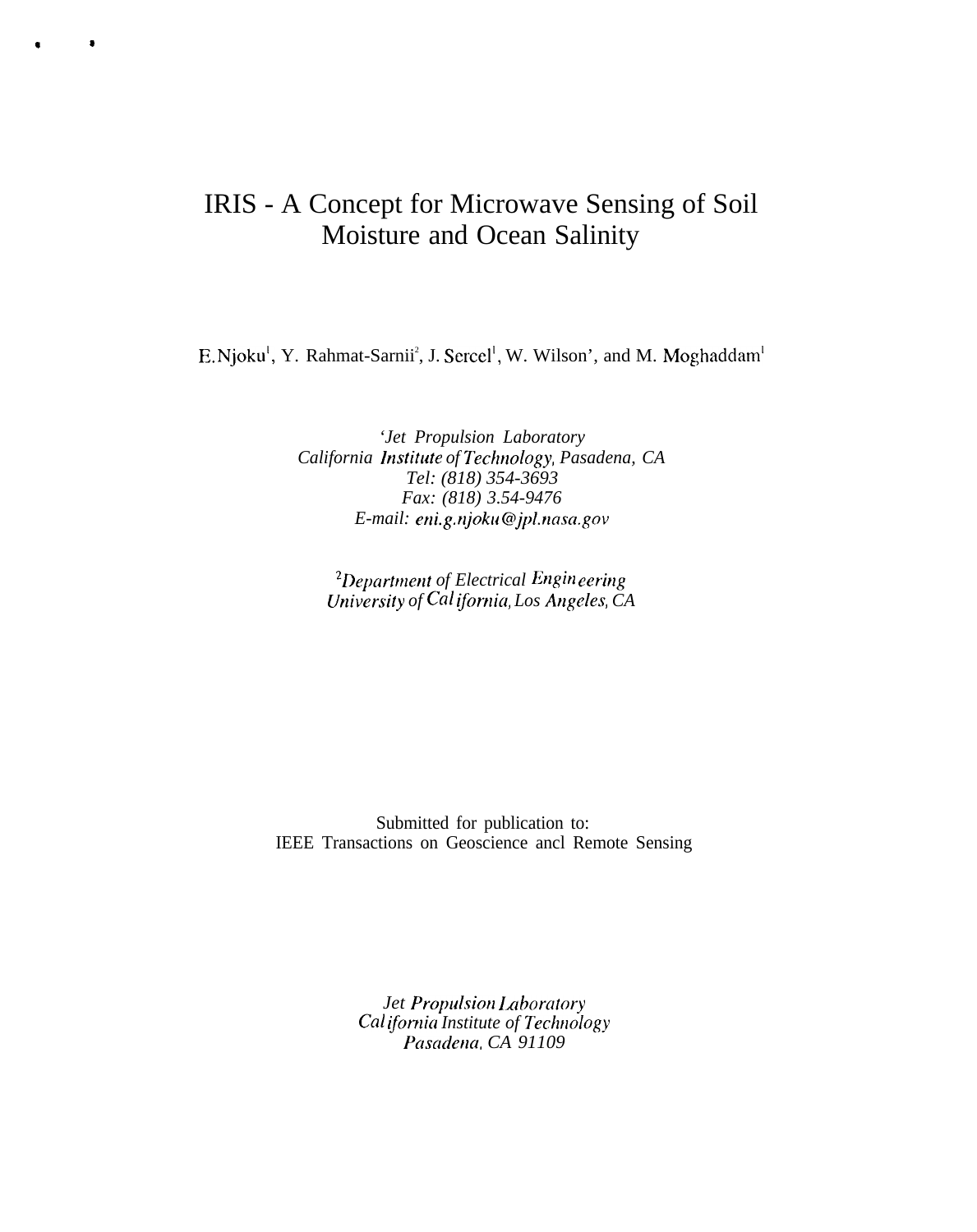#### A BSTRACT

 $\mathbf{r}$ 

A concept is described for passive microwave sensing of soil moisture and ocean salinity from space. The Inflatable Radiometric Imaging System (IRIS) makes use of a large-diameter, offset-fed, parabolic-torus antenna with multiple feeds, in a conical pushbroom configuration. The antenna design is implemented using inflatable structures. Inflatable structures provide a means for deploying large-aperture, low-mass, and low-cost antenna systems in space, suitable for operation in the 1 to 3 GHz frequency range needed for soil moisture and salinity sensing. The IRIS design provides multichannel, constant-incidence-angle, wide-swath, and high-radiometricprecision mapping of the Earth's surface. These capabilities facilitate accurate estimation of soil moisture and salinity, with global coverage every 2 to 3 days. The high calibration accuracy achievable with this system provides the potential for stable, long-term measurements. Sinmlations show that the 25-m-diameter 1.41- and 2.69 -GHz, dual-polarized system described here can provide surface soil moisture with an accuracy of  $-0.04$  g $-cm<sup>-3</sup>$  (where vegetation water content is less than -5 kg-m<sup>-2</sup>) at a spatial resolution of -30 km. Although space inflatable systems are a relatively new technology, the advantages of low packaged volume, low manufacturing cost, and low mass provide a strong incentive for their development. IRIS presents an opportunity to incorporate the unique capabilities of inflatable systems into a high-priority scientific mission, and to demonstrate these capabilities for other remote sensing applications.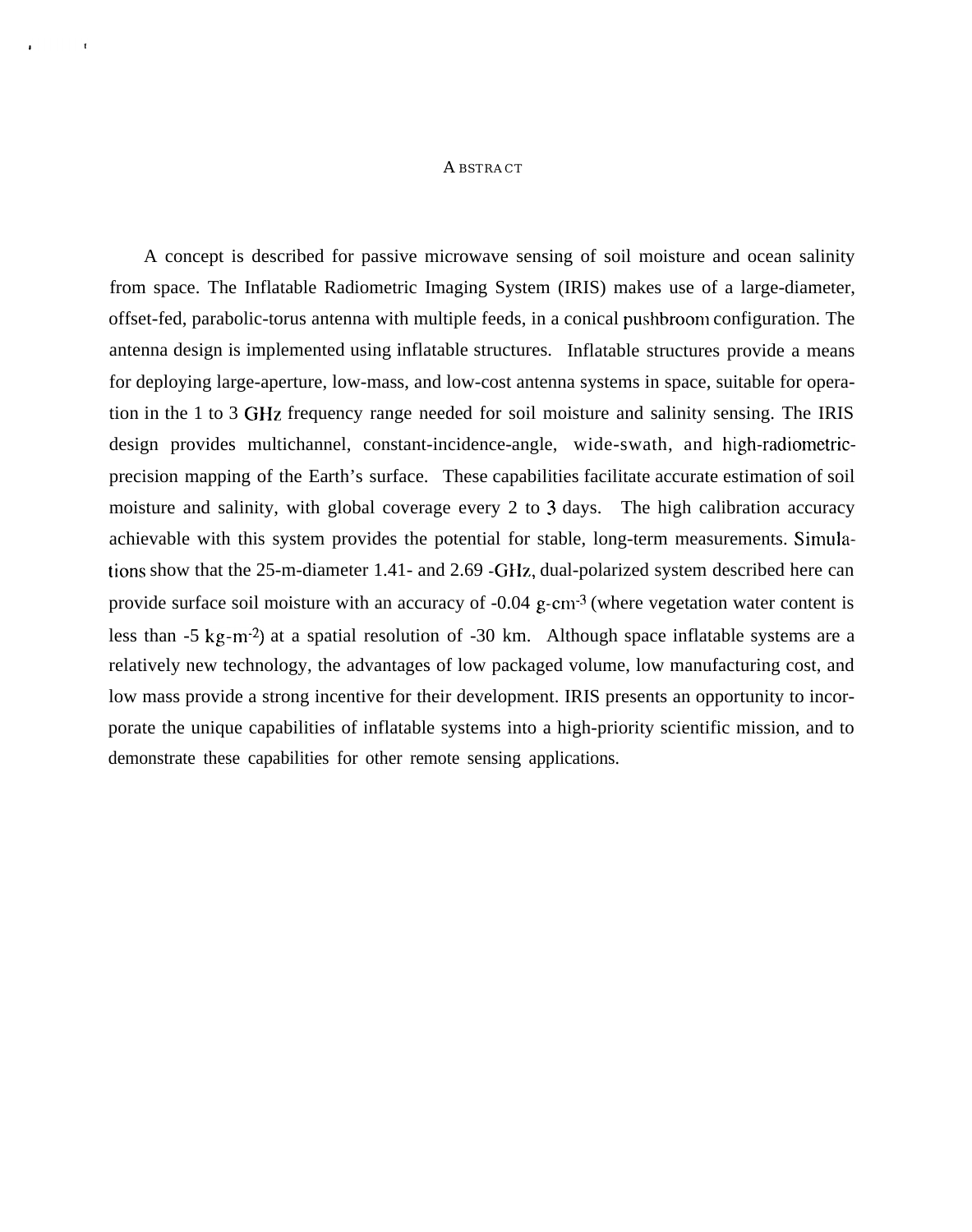## I. **INI'RODUCI'1ON**

**1**

For many years microwave radiometry has been considered as the primary technique for measuring soil moisture and ocean salinity globally from space. 'I'he influence of soil moisture on weather and climate is well-known, and soil moisture is one of the highest priority requirements of global-change research and operational forecasting not met by current or planned remote observing platforms [1], [2]. Similarly, ocean salinity is one of the highest priority outstanding requirements for air-sea interaction and ocean circulation studies [3], [4]. Despite these facts, a spaceborne soil moisture and/or ocean salinity observing system has not yet been developed. Part of the reason for this lies in the difficulty of the measurements-accounting for surface heterogeneity and vegetation cover is necessary for soil moisture retrieval, and high precision in brightness temperature is needed for salinity estimation. However, cost and technological challenge have been the main impediments to launching a spaceborne system for these applications. Adequate sensitivity to soil moisture and salinity requires observations at low frequencies  $(< 3 \text{ GHz}$ ), and hence a large antenna to achieve adequate spatial resolution. The high costs of deploying large conventional antennas in space have prohibited their application to date.

One approach that has been considered as a solution to this problem is interfcrometric aperture synthesis. In this technique, the signals from an array of receiver elements, distributed sparsely over a large aperture, are combined coherent] y to s ynthesize the antenna beams [5]. Savings in mass and volume, and potentially cost, are realized by the sparse filling of the aperture. A prototype airborne system, the Electronically y-Scanned Thinned-Array Radiometer (ESTAR), has successfully demonstrated this technique [6], and similar or related systems have been proposed for space application [7]–[9]. However, spaceborne implementation of a precision thinned-array s ystem of the required capability for soil moisture and salinity sensing remains a significant technological challenge.

In this paper we describe an alternative approach, using a large-aperture reflector design that can be implemented using inflatable structures. Significant testing and validation are needed before inflatables can be used routinely in space. However, inflatable antennas are versatile and can be scaled relatively straightforwardly in size and operating frequency. They can be designed with multichannel, constant-incidence-angle, and high-radiornetric-precision capabilities. Combined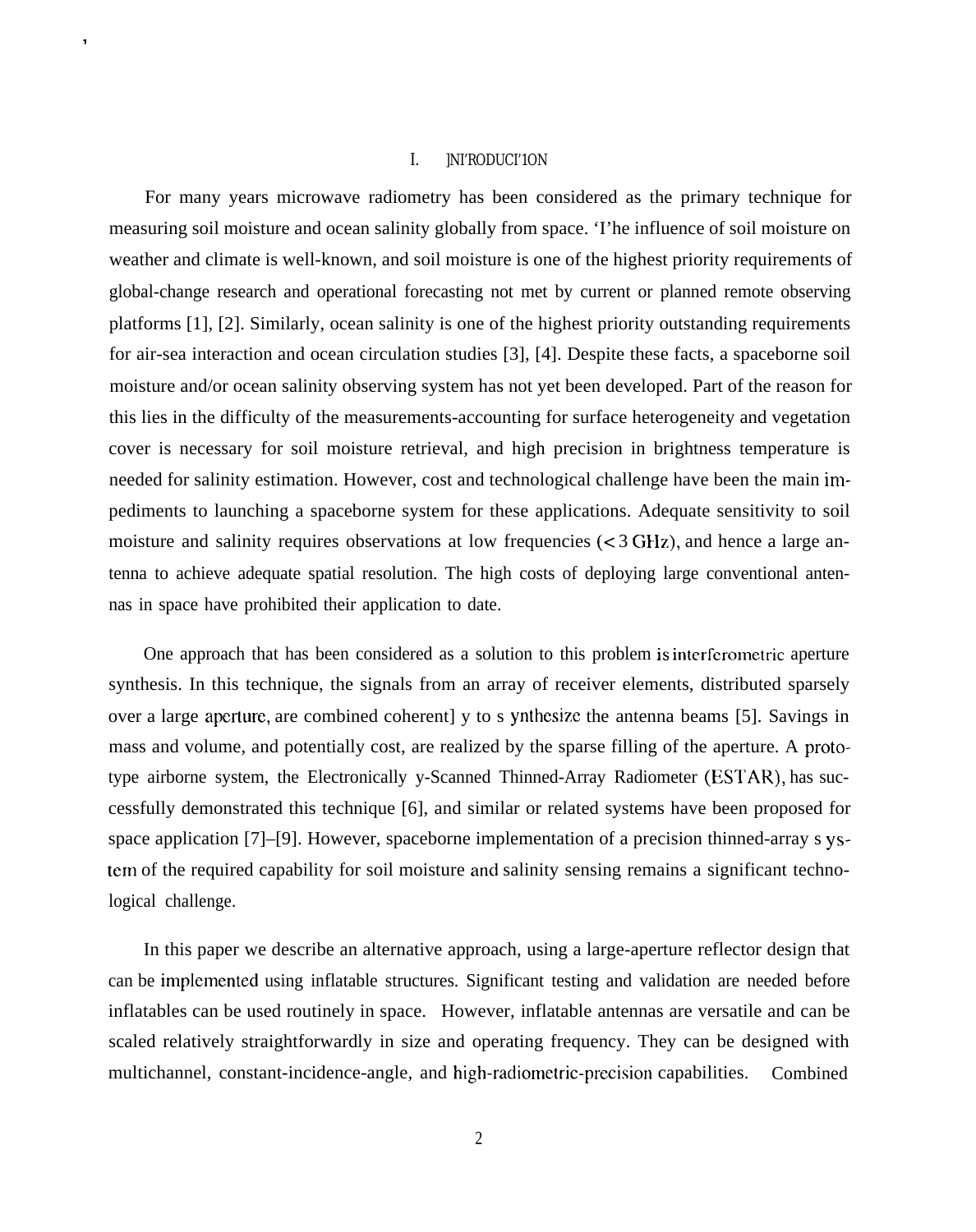with their cost advantage, these attributes make inflatables ideal candidates for remote sensing applications. Thus, IRIS was designed to utilize the unique features of inflatable structures to place a high-accuracy, affordable, soil-moisture and salinity measurement capability in space. The system consists of a 25-m-diameter, offset-fed, parabolic-torus reflector antenna, in a conical-pushbroom, constant-incidence-angle configuration. The system operates at 1.41 and 2.69 GHz, with vertical and horizontal polarizations. A spatial resolution of  $24 \times 32$  km is obtained from an altitude of 780 km, over a swath width of 1130 km. Radiometric sensitivity of -0.3 K or better can be achieved (see Table 1). An artist's rendering of the concept is shown in Figure 1. The system uses inflatable structures for the antenna reflector, feed ring, and support struts, and incorporates recent advances in patch-array feeds, microwave integrated circuit (MIC) radiometers, and flcxibleinterconnect printed circuits (for power and data transmission). These design features provide major reductions in system mass, stowed volume at launch, and cost compared with conventional antennas of similar size. A significant benefit is thus realized in maximizing the science yieid per dollar of a potential space mission.

,

In the following sections we discuss the science measurement requirements for IRIS, and present results of a design study of the system. The main emphasis of this paper is the study of the performance characteristics of the antenna/feed/radiometer configuration as they pertain to the soil moisture and ocean salinity sensing capability. Detaiis of the manufacturing, testing, thermai, structural, and dynamical analyses of the inflatable system were also part of the study on which this paper is based, but are not reported here. Variations on the IRIS system design can also be considered, such as using a rotating, offset-fed parabolic antenna instead of a pushbroom system, and/or implementation using a deployable wire mesh reflector instead of an inflatable membrane structure. These approaches are also being studied but are not reported here.

This study builds on earlier work performed at the NASA Langley Research Center [ 10], the Jet Propulsion Laboratory [11], and industry, and represents the combined efforts of a joint JPLindustry team with contributions from L'Garde, Inc., Lockheed-Martin Astronautics, and CTA Space Systems.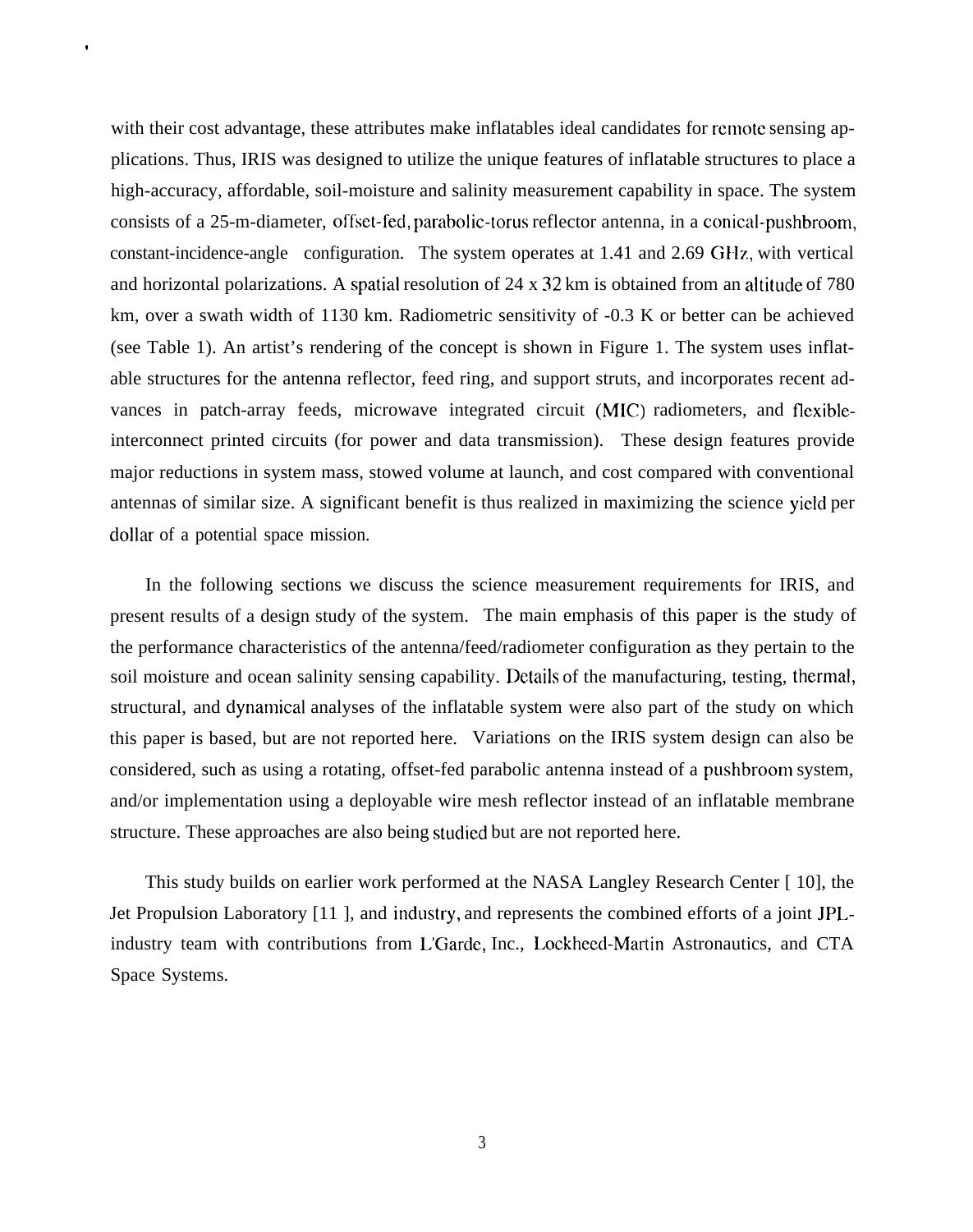#### II. HISTORICAL BACKGROUND

A long series of experimental and theoretical studies have demonstrated the capability to measure surface soil moisture and ocean salinity remotely using passive microwaves in the 1 to 3 GHz frequency range [ 12]-[ 19]. There are two frequency bands in this range, centered at 1.414 and 2.695 GHz, that are protected from radio-frequency interference (RFI) by international agreement [20]. Hence, most soil moisture and salinity radiometers have been designed to operate at one or both of these frequencies. Studies have shown that there is greater sensitivity to soil moisture and salinity at 1.41 GHz than at 2.69 GHz, but that corrections are necessary to measurements using a single channel (such as 1.41 GIIz, horizontal polarization), to account for the variable effects of surface temperature, surface roughness, and vegetation (over land). These corrections can be provided by measurements from other sources, such as surface temperature from an infrared sensor and vegetation index from an optical sensor. However, these ancillary data have associated errors, and cannot easily be obtained with time-space sampling that is simultaneous and commensurate with the microwave data. A more desirable approach is to use multichannel microwave data, i.e. 1.41 GHz and 2.69 GHz at both vertical and horizontal polarizations, at constant incidence angle, to provide the primaty measurements of soil moisture and salinity as well as the corrections for temperature, roughness, and vegetation. Designing a spaceborne system to incorporate these four channels into the same instrument, while providing a constant incidence angle over a wide swath, has proven to be a significant technological challenge. The IRIS concept is a design that accommodates these specifications. Inflatable structures provide a means for implementing the concept in an actual space mission.

The development of space inflatable structures was pioneered by L'Garde, Inc. [21]. The work had its origins in militaty programs involving sub-orbital flights of re-entry vehicle decoys and space targets. Subsequent analyses and ground tests have demonstrated that inflatable reflectors can be constructed from seamed flat-panel gores of polyimide films with rms surface accuracies of a few millimeters or less. Assessments have also shown that inflatable thin-film structures can sustain years of micrometeoroid bombardment in the space environment with reasonably small requirements for "make-up" inflation gas. These studies have sparked widespread recent interest in the potential use of inflatable structures for a variety of applications including largeaperture antennas, solar collectors and concentrators, solar sails, sunshields, deployment booms, and others.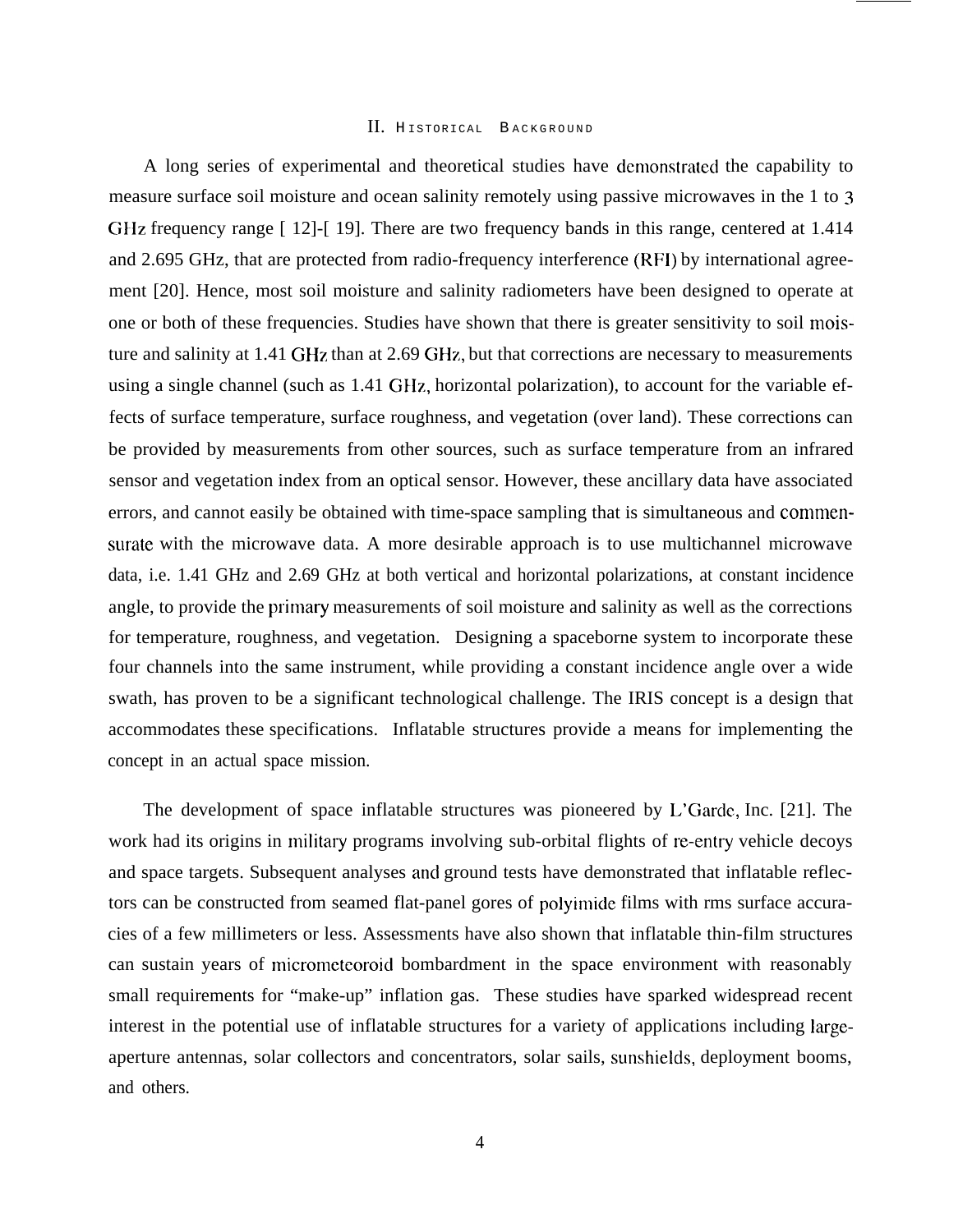The first demonstration of an in-space deployment of a large-aperture inflatable antenna took place in May 1996 with the launch of the Inflatable Antenna Experiment (IAE) [22] on Space Shuttle Endeavor (STS-77). This experiment demonstrated successfully the ability to fabricate and deploy in space a 14-m-diameter microwave reflector antenna (with three 30-m-long inflatable struts) at remarkably low cost. Although the fully-inflated surface shape of the reflector was not demonstrated, the experiment was a major success and an important milestone. Ground tests and advanced computer simulations, taking into account recent improvements in materials and manufacturing techniques, indicate that rms surface accuracies of -2 mm over an antenna diameter of 25 m are within the current state-of-the art for this technology [23]. These demonstrations, and the accelerating investments in space-inflatables technology for a variety of civilian and defense applications, have spurred interest in the use of inflatables for remote sensing applications.

New opportunities for development of small, low-cost space missions within NASA's New Millenium Program (NMP) and Earth System Science Pathfinder (ESSP) program gave rise to the present study. IRIS is one of many possible future Earth-observation mission candidates. Its innovative approach and science priority make a compelling argument for its continued study and development.

#### III. MEASUREMENT REQUIREMENTS AND APPROACEE

#### A. Science Requirements

The constraints placed by the requirements of soil moisture and ocean salinity on the observing system design are similar. Hence, for brevity, we describe here only the soil moisture requirements as they influence the IRIS system design. The salinity application is described briefly in Section V. The IRIS concept addresses large spatial scale applications  $(> 30 \text{ km})$ . At these scales the influence of soil moisture on atmospheric circulation and climate is now well understood [1], [24], [25]. Also, the land-parameterization schemes of the weather and climate models that operate at these scales have evolved to where the benefits of assimilating spaceborne soil moisture data can be now evaluated in a practical fashion.

Low-frequency microwave sensors provide estimates of soil moisture in the top 2 to 5-cm surface layer, whereas land-surface schemes for climate models typically parametrize soil moisture as averages over layers of various depths in the soil (depending on the model) down to 1 m or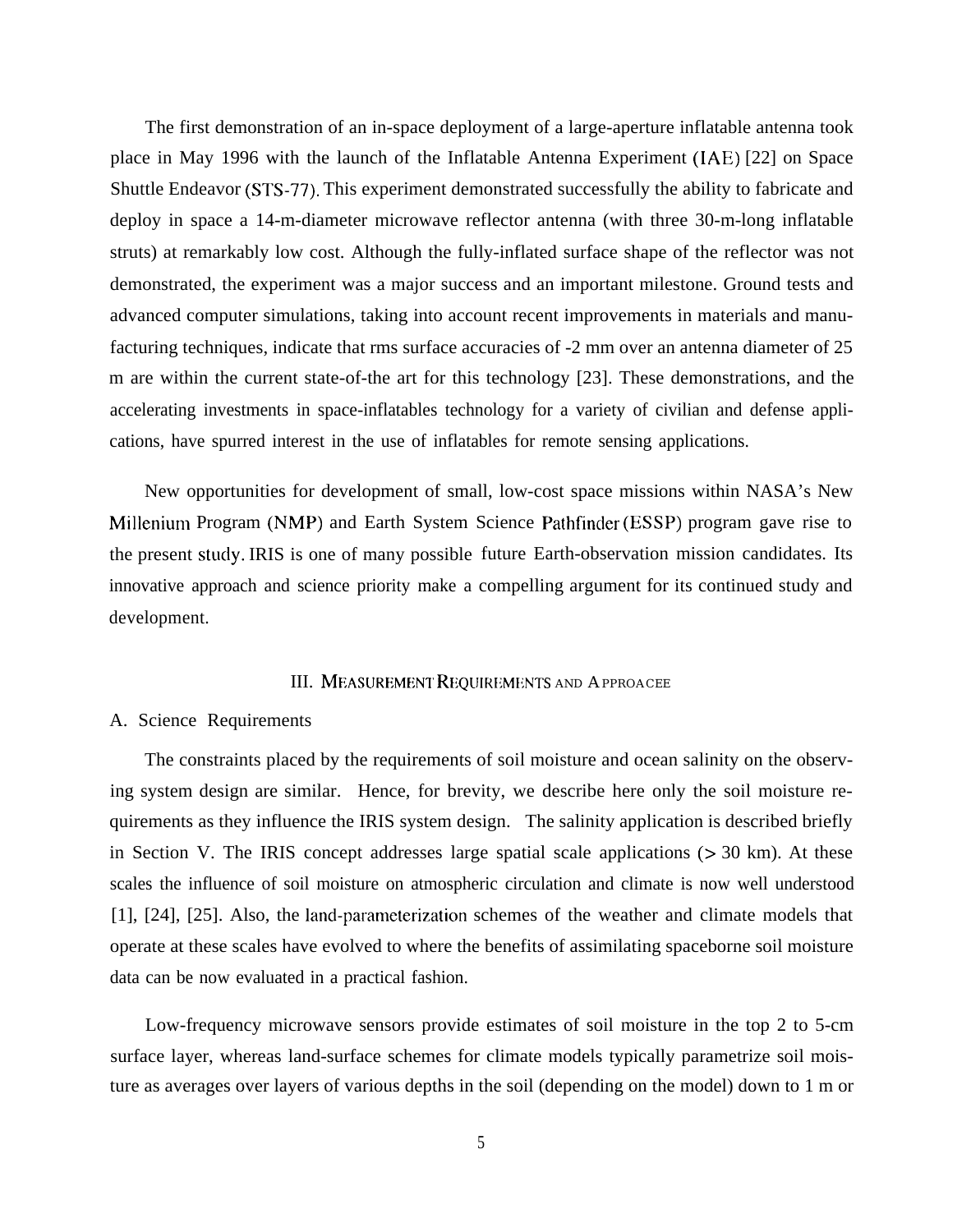more. Schemes for optimally assimilating remotely-sensed surface layer measurements into landsurface models are still in their evaluation stages, hence precise accuracy requirements for soil moisture are not well-defined as yet. However, efforts to document the operational forecast model requirements have been made. For example, the National Centers for Environmental Prediction (NCEP) requirements for soil moisture for their Eta (regional forecast) model have been given as spatial resolution of 50 km or better, location accuracy of -3 km, and soil moisture accuracy of  $\pm 10$  cm of water per ] -m column of soil (a loose requirement), with eventual accuracy of  $\pm 1$  cm per 1-m column, if feasible [26]. These specifications, and simulation studies (e.g. [ 1]) which indicate the ranges in forecast outcomes for different soil moisture inputs, indicate that the requirements for soil moisture can be satisfied by a measurement accuracy of  $-0.04$  g $-cm<sup>-3</sup>$  rms in the top 2-cm layer. For a passive microwave system, this accuracy should be achievable in the presence of vegetation with water content as high as  $-5 \text{ kg-m}^2$  (roughly equivalent to a mature corn or wheat crop). An accuracy degradation to O. 1 g-cm-?' roughly defines a threshold at which vegetation obscures the usefulness of the soil moisture measurement. Polar-orbiting sensors do not sample frequently enough, globally, to capture reliably individual precipitation events as they occur. However, a repeat sampling period of 2 to 3 clays is adequate, relative to the retention (drydown) period of surface soil-moisture [17], for use in hydrologic process studies and forecasting applications.

# B. Microwave Emission Models

The theory and experimental demonstration of passive microwave sensing of soil moisture arc well-established [17], [27], [28]. The brightness temperature  $T_B$  in a given viewing direction and channel (frequency and polarization) can be related to the geophysical parameters of the surface through a radiative transfer model function  $\Phi$ , as:

$$
T_{B_i} = \Phi_i \quad (X) \tag{1}
$$

where, x is a vector of geophysical parameters  $\{x_i\}$ , and the subscript i denotes the channel. The retrieval process consists of estimating one or more of the parameters  $x_i$  from one or more channel measurements *Tni.* Here, we use a model of soil and vegetation microwave emission to illustrate the brightness temperature sensitivities to soil moisture, vegetation, and temperature as functions of frequency, polarization and view angle, and to show the key system design trade-offs.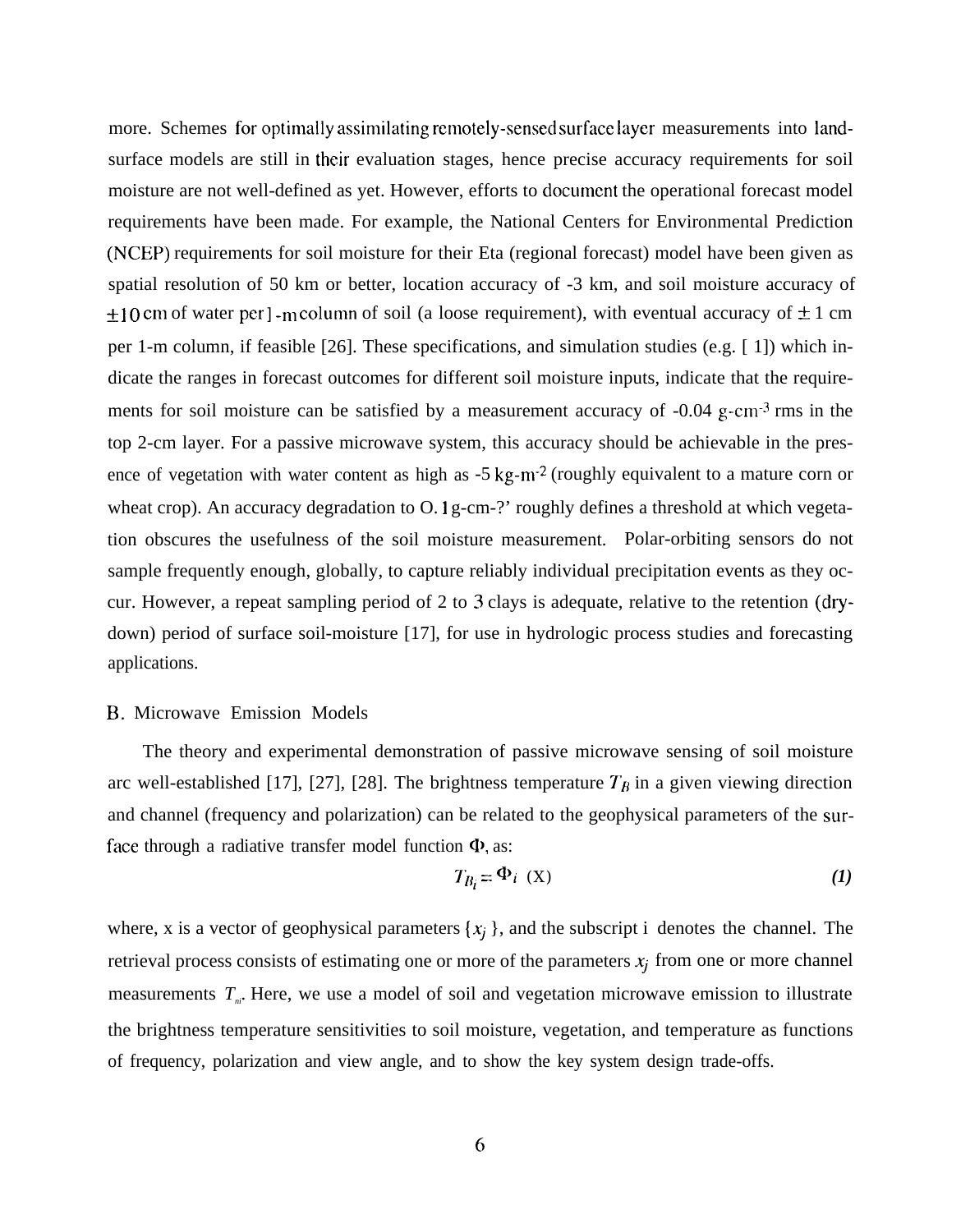### *Brightness Temperature Model*

The brightness temperature  $T_{B_p}$  observed from space in a given Earth-viewing direction, at a given frequency and polarization, can be expressed by the radiative transfer equation:

$$
T_{B_p} = T_u + \exp\left(-\tau_a\right) \left[T_{b_p} + r_p \ T_d\right] \tag{2}
$$

where,  $T_u$  is the upwelling atmospheric emission,  $T_d$  is the downwelling atmospheric and spacebackground emission at the surface,  $\tau_a$  is the atmospheric opacity, and  $r_p$  is the surface reflectivity (related to the surface emissivity  $e_p$  by: e,, = 1 -  $r_p$ ).  $T_{b_p}$  is the surface brightness temperature. The subscript *p* denotes either vertical or horizontal polarization. For a surface modeled as an absorbing vegetation layer above soil, the surface brightness temperature can be expressed as:

$$
T_{b_p} = e_{s_p} T_s \exp(-\tau_c) + T_c [1 - \exp(-r_c)] [1 + r_{s_p} \exp(-\tau_c)]
$$
\n(3)

where,  $T_c$  is the vegetation temperature,  $\tau_c$  is the vegetation opacity,  $r_{s_p}$  is the soil reflectivity (related to the soil emissivity  $e_{s_p}$  by:  $e_{s_p} = 1 - r_{s_p}$ ), and  $T_s$  *is* the effective soil temperature (the effective temperature is the weighted-average temperature over the microwave penetration depth in the medium). The vegetation scattering albcdo is smal 1 at low frequencies and has been neglected. If the underlying soil temperature is assumed equal to the vegetation temperature, Equation (3) reduces to the simpler expression:

$$
T_{b_p} = T_e \left[ 1 - r_{s_p} \exp \left( -2\tau_c \right) \right] \tag{4}
$$

where,  $T_e = T_s = T_c$ .

At low frequencies, atmospheric effects (of non-precipitating clouds and water vapor) are small. Hence, from Equation (1),  $T_{B_p} \cong T_{b_p}$ , and Equations (3) or (4) can be used to express, approximately, the Earth-emitted brightness temperature. The soil reflectivity  $r_{s_p}$  is primarily a function of the volumetric soil moisture  $m<sub>v</sub>$  in the surface layer, while the vegetation opacity  $\tau_c$  depends primarily on total vegetation water content WC. Soil surface roughness, soil type, and vegetation type (structure) also affect the surface emission, but to a lesser extent for most surfaces. Since most surfaces arc heterogeneous, all quantities must be considered as averages over the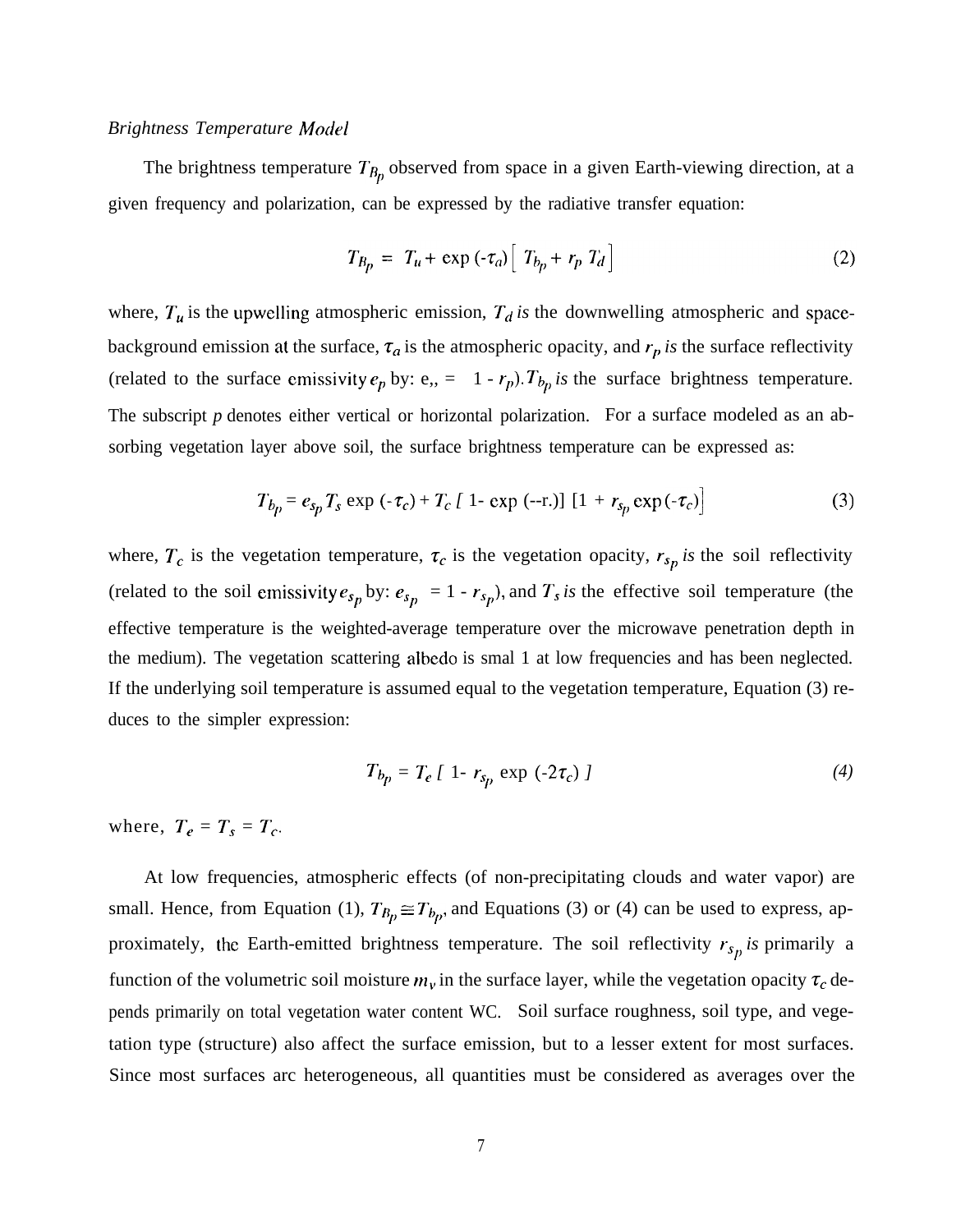footprint area. (Strong vegetation contrasts introduce nonlinearity into this averaging, but at low frequencies the resulting bias effects on the retrievals arc small [29], [30].)

# *Faraday* Rotation

Faraday rotation by the ionosphere of the polarization of the Earth-emitted radiation is of concern at low frequencies since its effect increases in inverse proportion to frequency. The Faraday rotation angle Q (radians) may be expressed approximately as *[31]:*

$$
\Omega = 236.5 \ f^{-2} B_o \ \cos \alpha \ \sec \chi \ N_F \tag{5}
$$

where, f is the frequency (in GHz),  $N_F$  is the ionospheric total electron content (TEC) (in TEC units, where 1 TEC unit = 10<sup>16</sup> electrons-m-z),  $B<sub>o</sub>$  is the Earth's magnetic field (in Tesla),  $\alpha$  is the angle between the radiation path and the magnetic field, and  $\chi$  is the angle between the radiation path and the vertical. The overbar denotes an average along the radiation path. Considering a typical worst-case geometry for IRIS (e.g.  $\chi = 45^{\circ}$ ,  $\alpha = 0^{\circ}$ , and a high-latitude value of  $B_0 = 5.44$  x  $10<sup>-5</sup>$  at 300-km altitude near the peak of the electron density), and assuming that the satellite is above the effective ionospheric region, we obtain an upper bound estimate for  $\Omega$  of:

$$
\Omega = 0.015 f^2 N_F \tag{6}
$$

Typical values of  $N_F$  range from ~3 TEC units at night to greater than 50 TEC units during the day, depending on latitude and solar activity [32]. Due to the Faraday rotation, the brightness temperatures  $T_{b}^{'}$  and  $T_{b}^{'}$  observed at the satellite are related to the brightness temperatures below the ionosphere by [33]:

$$
T_{b_v} = T_{b_v} \cos^2 \Omega + T_{b_h} \sin^2 \Omega
$$
  
\n
$$
T_{b_h}^{\dagger} - T_{b_h} \cos^2 \Omega + T_{b_v} \sin^2 \Omega
$$
\n(7)

Equations (3) and (7) provide a model tha can be used to evaluate the satellite-observed brightness temperature sensitivities to the surface parameters.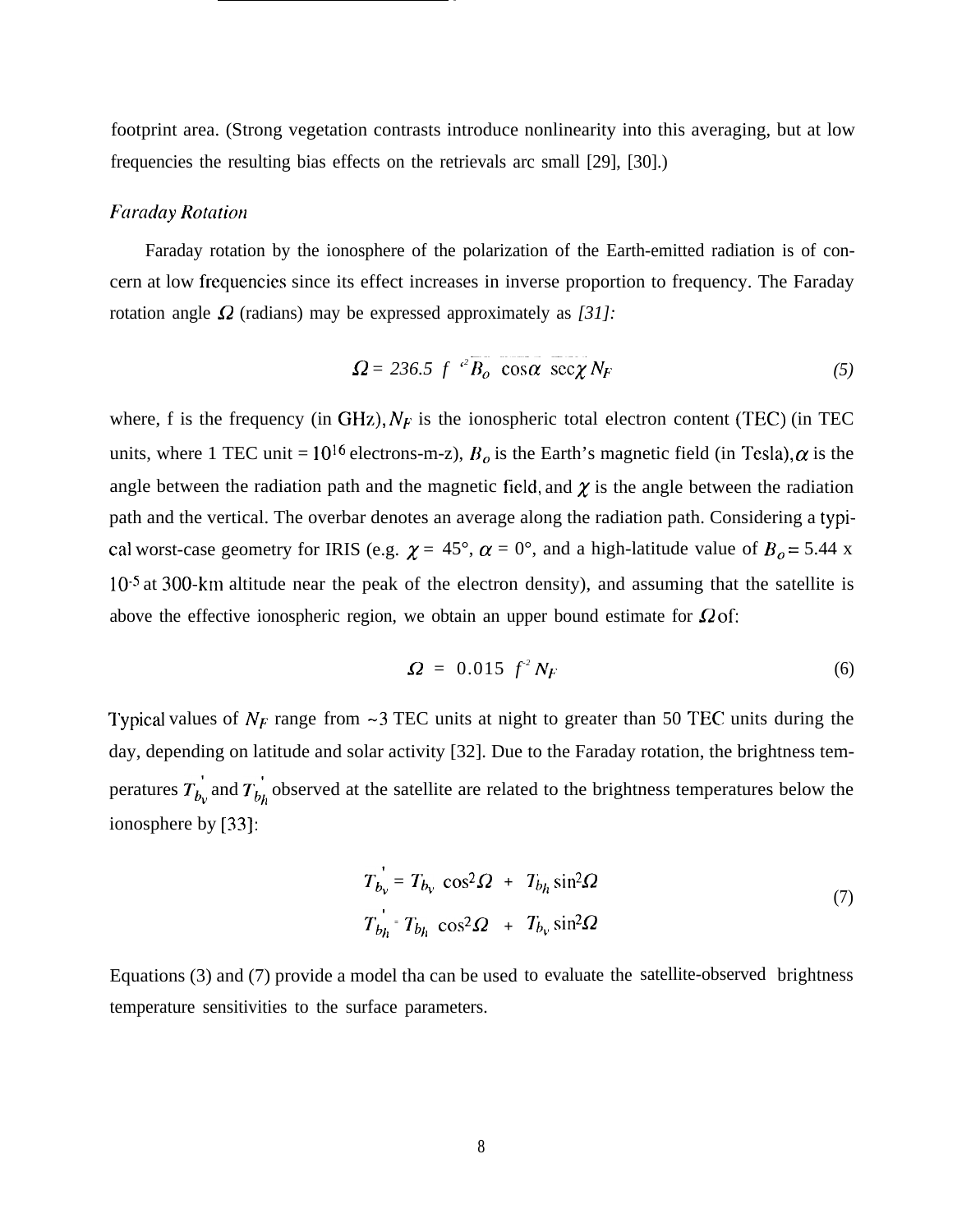#### *Sensitivity Atmlysis*

,

The normalized sensitivities  $S_{ij}$  of the brightness temperatures to the model parameters  $x_i$  can be expressed as (in the notation of Equation (1)):

$$
S_{ij} = \left| X_j \left( \frac{\partial T_{B_i}}{\partial x_j} \right)_{\mathbf{X} = \mathbf{X}_0} \right| \tag{8}
$$

where,  $X_i$  are the typical dynamic ranges or uncertainties of the parameters  $x_j$ , and  $x_o$  are the baseline parameter values at which the  $S<sub>ii</sub>$  are evaluated. The sensitivities are normalized since this indicates more clearly the relative magnitudes of the sensitivities in Kelvins.

Figure 2 shows the brightness temperature sensitivities to the parameters  $m<sub>v</sub>$ , WC,  $T<sub>s</sub>$ , and  $T<sub>c</sub>$ , at two values of WC (O and 1.5 kg-m-2), as functions of frequency for a viewing angle of 40°. The curves were computed from Equations (3), (7), and (8), using: (a) relations between  $r_{s_p}$  and  $m_v$ derived from the Fresnel reflectivity expressions and dielectric constant curves for a sandy-loam soil [27], [34]; and (b) a linear relation between  $\tau_c$  and WC derived from data summarized by Jackson et al. [35]. (The coefficient relating  $\tau_c$  to  $w_c$ , obtained from the experimental data, is approximately proportional to frequency in the 1 to 5 GHz frequency range). The sensitivity curves in Figure 2 were computed for baseline values of  $m_v = 0.15$  g-cm<sup>-3</sup>,  $T_s = 20$ °C, and  $T_c = 15$ °C. A smooth surface and an ionospheric electron content of 30 TEC units were assumed. The frequency range computed was from 1.4 to 6.4 GHz to illustrate the variation from L to C-band. A summary of the sensitivities at 1.41 and 2.69 GHz is given in Table 2. Figure 2 shows that for bare soil (WC = O) the sensitivity to  $m<sub>v</sub>$  dominates at the lower frequencies, and is roughly constant with frequency. The H-polarization is more sensitive to  $m<sub>v</sub>$  than V-polarization, and vice-versa for  $T_s$ . At the higher frequencies the sensitivity to WC becomes dominant. For vegetated soils, the sensitivities to  $m<sub>v</sub>$  and  $T<sub>s</sub>$  decrease with frequency (as the vegetation opacity  $\tau<sub>c</sub>$  increases), the sensitivity to  $T_c$  increases, and the sensitivity to WC remains fairly constant. The distinctive variations m sensitivity of brightness temperature to  $m<sub>v</sub>$ , WC,  $T<sub>s</sub>$ , and  $T<sub>c</sub>$ , as functions of frequency and polarization, provide the basis for the multichannel retrievability of  $m<sub>v</sub>$ , WC, and  $T<sub>e</sub>$  as independent variables. The parameters  $T_s$  and  $T_c$  are lumped into one surface temperature variable,  $T_e$ , for retrieval purposes. For bare soils, the temperature  $T_e$  will be characteristic of the soil, while for vegetated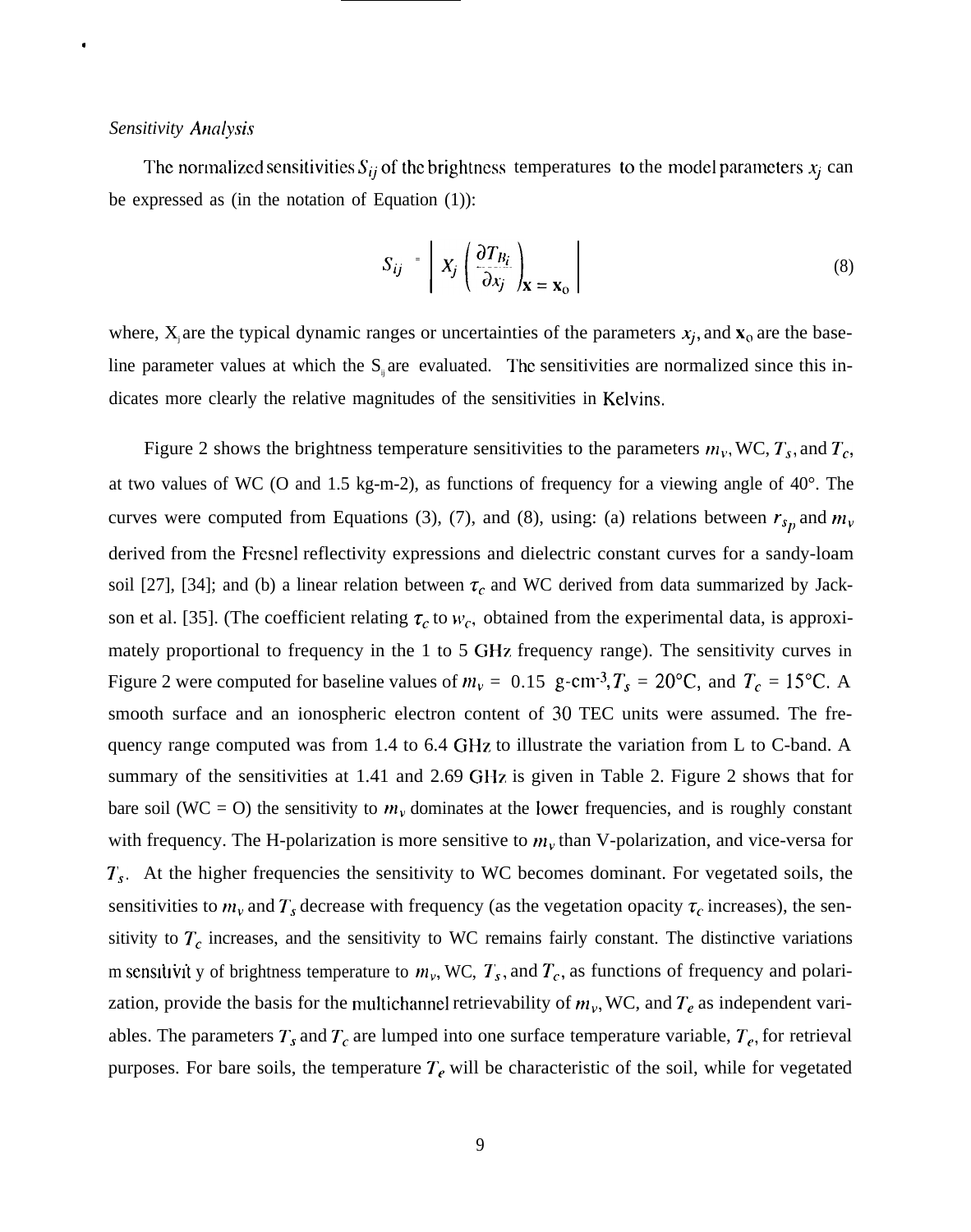surfaces it will be characteristic of the vertical vegetation-soil profile. For mixed surfaces it will be a footprint weighted-average of these cases [29].

The sensitivity to  $m<sub>v</sub>$  in the presence of vegetation decreases at higher incidence angles (e.g.  $\theta$ )  $= 50^{\circ}$  versus  $\theta = 30^{\circ}$ ) due to the greater attenuation path through the vegetation. However, there is better estimation of vegetation, using V and H polarizations, at the higher angle. An incidence angle of 40° appears to be a good compromise between these two effects—i.e. providing adequate sensitivity to soil moisture with the ability to correct for vegetation. (Higher incidence angles also have the advantage of providing a wider swath width, hence more frequent global coverage.)

### C. Geophysical Retrieval

The retrieval of surface soil moisture by IRIS can be evaluated using simulated observations. These simulations indicate the accuracies with which soil moisture can be retrieved for specific assumptions of instrument noise, measurement channel selection, incidence angle, and geophysical parameter variability.

IRIS is designed to operate at two frequencies, 1.41 and 2.69 GHz, to take advantage of the radio-astronomy bands protected from radio-frequency interference by international agreement *[20].* The primary soil-moisture-sensing frequency is 1.41 GHz, since there is greater soil penetration depth at this frequency and it is less affected by roughness and vegetation. The brightness temperature at 2.69 GHz is approximately twice as sensitive to vegetation as 1.41 GHz (at low vegetation), with the H polarization more sensitive than V. The combination of four channels provides sensitivity to soil moisture with corrections for both vegetation and surface temperature. Faraday rotation in the ionosphere is a source of error especially for daytime observations. Thus, a 6 anti6 pm sun-synchronous orbit is desirable so that one set of samples is always obtained near 6 am local time when the electron content of the ionosphere is at a minimum  $\left(\leq 5 \text{ TEC units} \left[32\right]\right)$ . At 6 am the subsurface soil moisture and temperature profiles are also near their most uniform, leading to more reliable and consistent surface soil moisture estimates. Consistent sampling at 6 am and 6 pm also allows diurnal temperature effects to be studied. Furthermore, equator crossings at 6 am/6 pm minimize the orbital eclipse periods, with advantages for spacecraft power management and minimizing the effects of thermal transients on the system. The effect of dew on the surface at 6 am may constitute a source of error, however, and needs to be studied.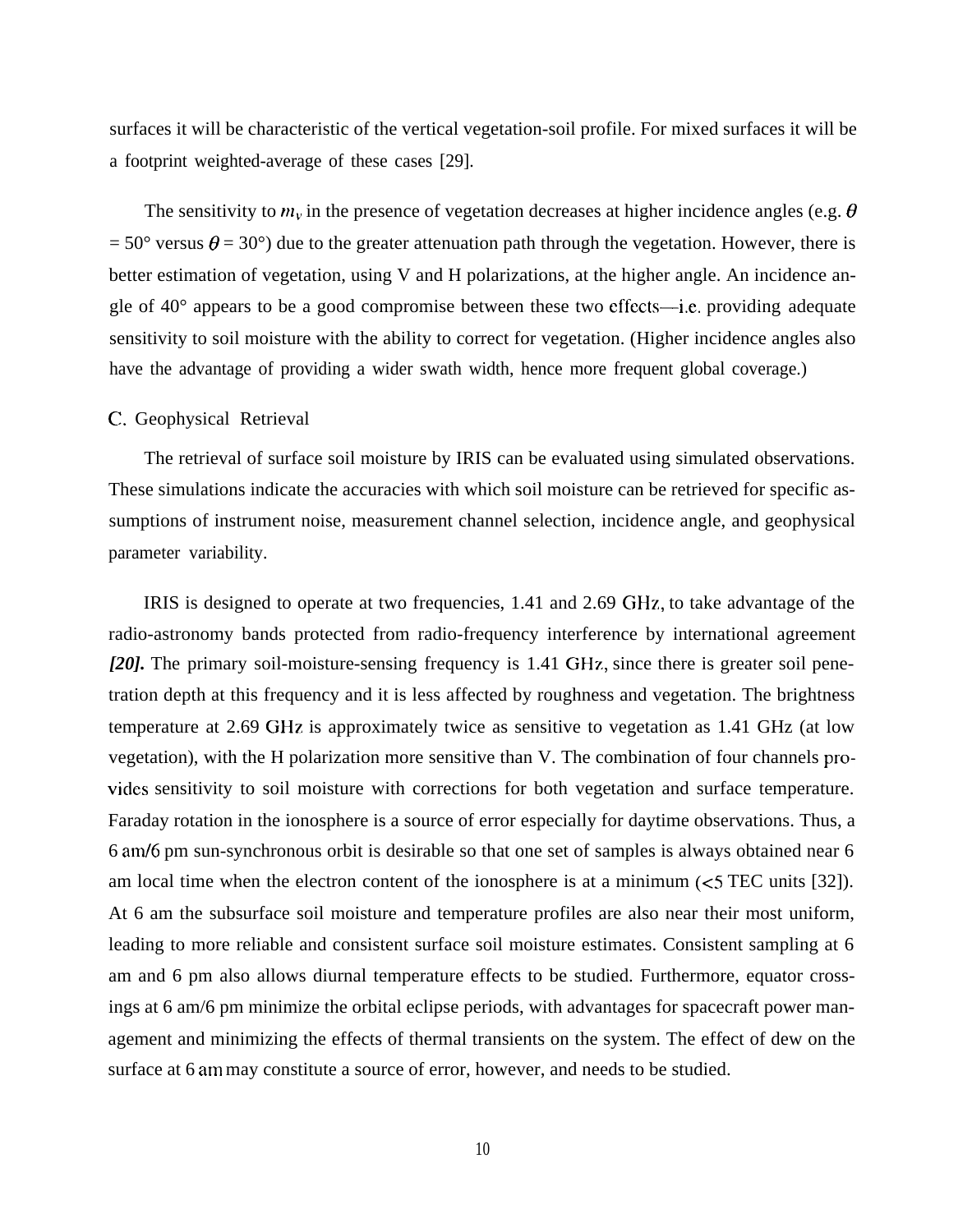The parameters  $x = \{m_v, \text{WC}, T_e\}$  at a given footprint location can be retrieved from the observed set of four-channel measurements ( $T_{b_i}$ } (1.41 and 2.69 GHz, V and H polarizations). The retrieved parameters represent footprint area-averages (appropriate for use by the hydrologic and climate models). Figures 3 (a)–(c) show simulated retrievals using the four-channel system. The retrievals are based on a set of simulated geophysical parameters with independent uniform random distributions (n = 1000 realizations) over the ranges:  $m<sub>v</sub> = 0.03$  to 0.35 g-cm<sup>-3</sup>; WC = O to 6 kg-m<sup>-2</sup>; and  $T_e = O$  to 40°C; and constant incidence angle of  $\theta = 40^\circ$ . Simulated brightness temperatures were computed for this set of parameters using Equation *(4),* and gaussian random noise of  $\sigma$  = 0.5 K was added to all data channels to account for model uncertainty as well as the expected sensor noise of -0.3 K. No externally provided information on vegetation or temperature to constrain the retrievals was assumed. The retrieval algorithm starts with an initial guess for the parameters  $m<sub>v</sub>$ , WC, and  $T<sub>e</sub>$ , then iteratively adjusts these parameters until the brightness temperatures  $T_{B_i}$  computed using Equation (4) match the simulated (noisy) observations  $T_{B_i}$ <sup>\*</sup> to within a given tolerance, i.e. the weighted sum of the squared differences between observed and computed brightness temperatures,  $\chi^2$ , is minimized, where:

ized, where:  
\n
$$
X = \sum_{i=1}^{N} \left( \frac{T_{B_i^*}}{\sigma_i} + T_{B_i} \right)^2
$$
\n(9)

and where N is the number of measurement channels  $(N = 4)$  and  $\sigma_i$  is the noise A T of each channel (assumed equal in the simulations).

To illustrate how the retrieval errors vary with the amount of vegetation present, Figures 3 (d)-(f) show the rms retrieval errors plotted versus vegetation water content. For this case the retrievals were performed at discrete values of WC ( $n = 500$  realizations at each value) over the range O to 6 kg m<sup>-2</sup>). As expected, the  $m<sub>v</sub>$  retrieval error increases with larger values of WC due to the increased masking of the surface by the vegetation. Somewhat unexpected is the slight increase in soil moisture retrieval error at low vegetation. The reason for this is that there is lcss discrimination between soil moisture and surface temperature for bare soil than for slightly vegetated soil, using the four given measurement channels. This is also evidenced by the decrease in  $T<sub>e</sub>$  retrieval error with increasing vegetation. (Note that it is assumed here for simplicity that the soil and vegetation temperatures are equal. ) The main conclusion to be drawn from Figure 3 is that given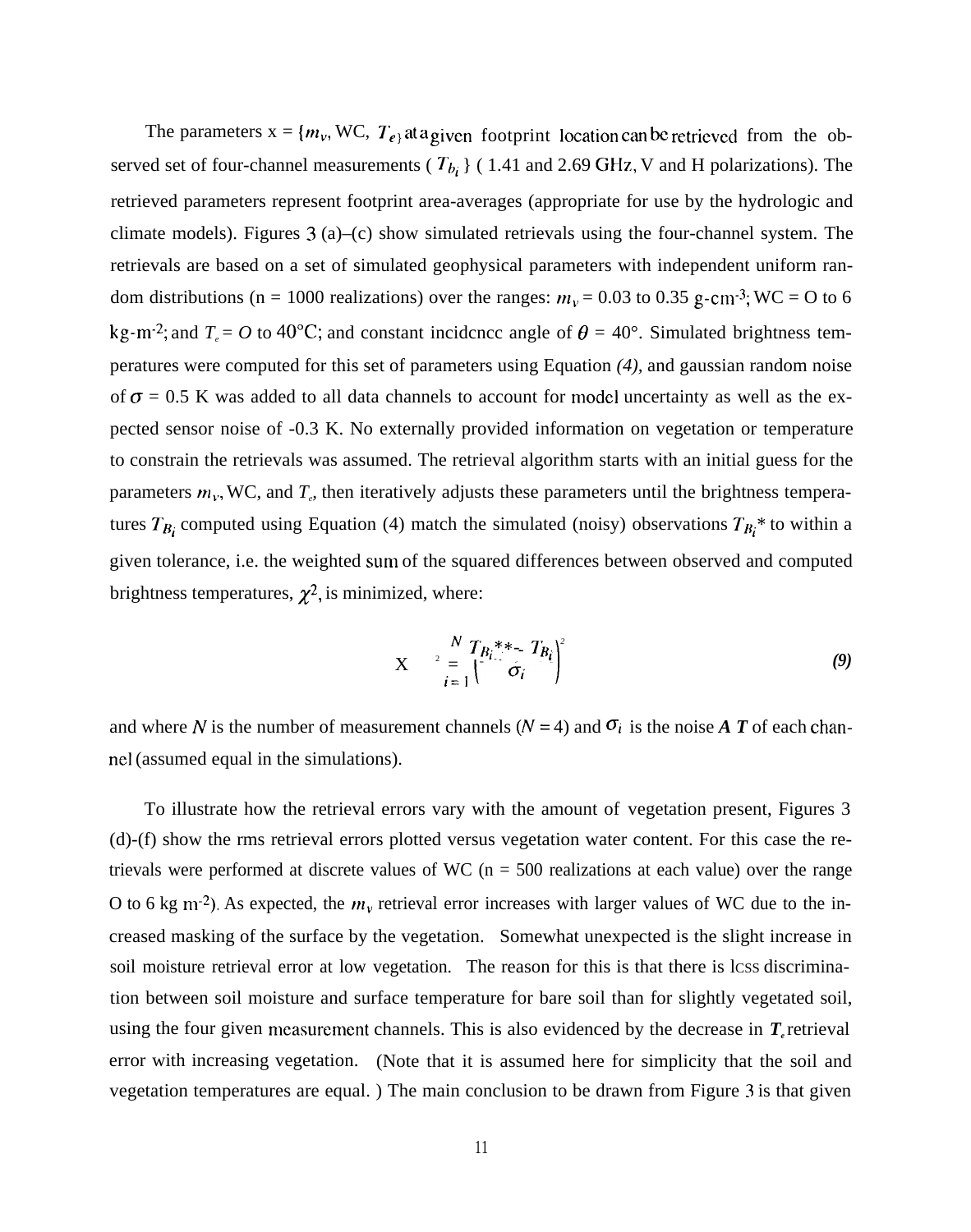the assumptions of the model, a four-channel retrieval can estimate soil moisture with an accuracy of better than 0.04 g-cm- $\sim$  over the range of vegetation from O to 6 kg-m<sup>-2</sup>. Useful estimates of surface temperature and vegetation water content are also obtainable over this range.

# **IV. SYSTEM DESIGN**

# A. System Description

●

The IRIS antenna configuration traces its heritage principally from two earlier studies of offset-fed, parabolic-torus reflector systems for earth remote sensing [36], [37]. The elements of the system design are derived from the science requirements and measurement approach discussed in the previous section. To achieve wide-swath, constant-incidence-angle capability, and high radiometric sensitivity (long integration time), a conical-pushbroom design was considered optimal. The principal instrument characteristics are listed in Table 1. The measurement system consists of an array of microwave radiometers operating at  $1.41$  GHz (L-band) and  $2.69$  GHz (S-band) with vertical and horizontal polarizations. The system uses a single 25-m-diameter inflatable, offsetfed, parabolic-torus reflector antenna with an array of 44 radiometers and feeds located at the annular focus of the reflector (Figure 4(a)). The feeds provide 44 independent beams per channel, offset 35° from nadir and distributed geometrically over the surface of a cone. The actual offset angles are  $\sim$ 35° $\pm$  10 for the L- and S-band beams, respectively (see Section V. E). Figure 4(b) shows the offset-antenna geometry and antenna design parameters in more detail. Seeking maximum compactness for the antenna, while keeping the beam efficiencies, sidelobc levels, and crosspolarizations within acceptable limits, an optimum set of geometrical parameters for the antenna were determined (Table 3). Each beam uses only a portion of the parabolic-torus reflector surface. The beams pass through the transparent feed-support membrane and are focused by the reflector onto feeds at the rim of the membrane. The effective apertures of the beams are 10.8 m and 6.6 m at 1.41 and 2.69 GHz, respectively. The under-illumination of the available aperture at 2.69 GHz is designed to provide a similar beamwidth, and hence spatial resolution, as the 1.4 GHz frequency (the beams are not of identical widths due to design limitations of the feed arrays). Similar bcanlwidths are an advantage in multichannel retrievals, for which observations at equal spatial resolutions in all channels are desired.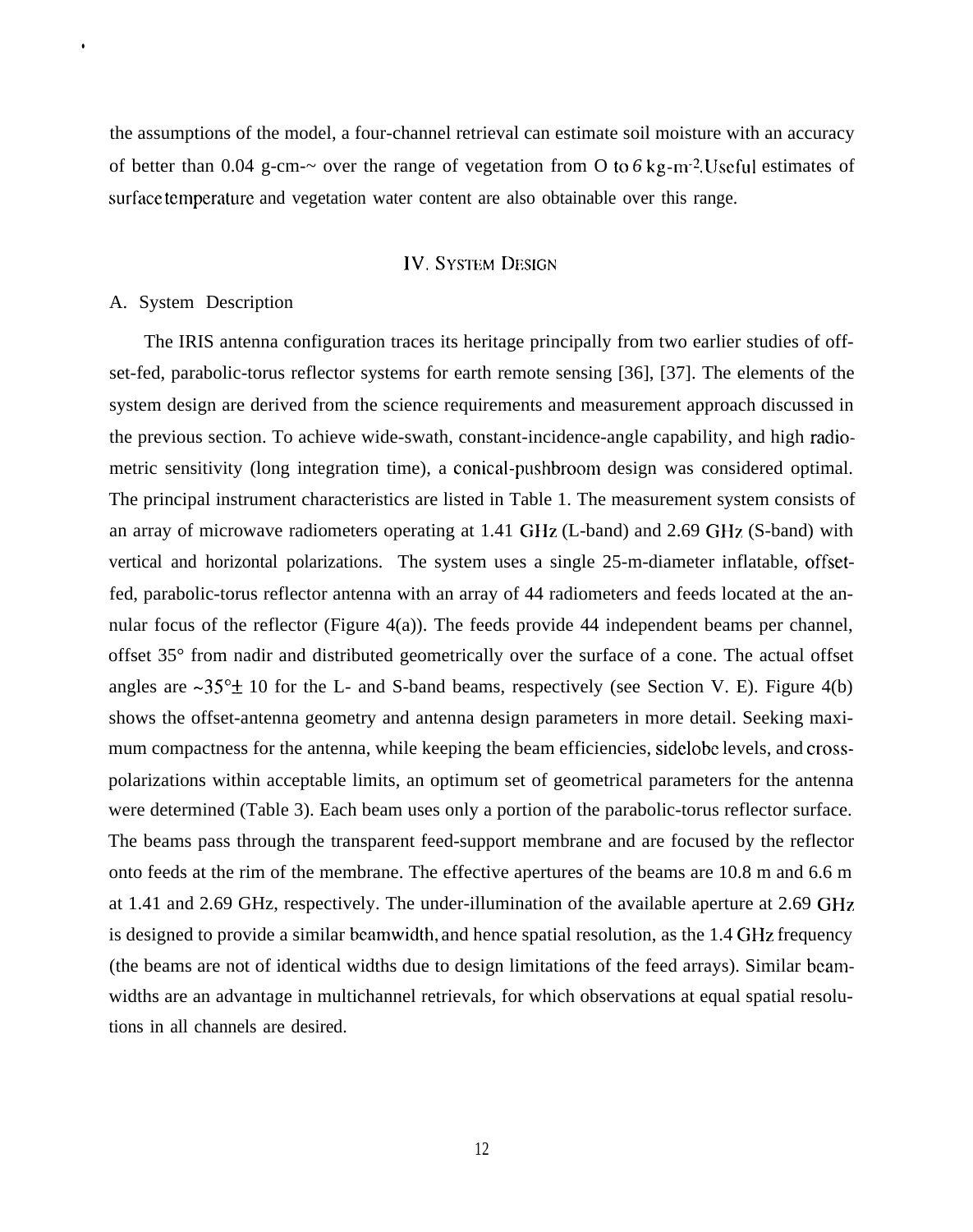The 780 km altitude was selected on the basis of trade studies that considered the effects of altitude on spatial resolution, antenna diameter, swath width, atmospheric drag, and chemical degradation of the antenna membranes by atomic oxygen. At an altitude of 780 km the spatial resolution of the L-band beams is 24 x 32 km. The antenna offset angle of 35° corresponds to an incidence angle of 40° at the Earth's surface. The conical, fixed-beam configuration, and along-track spacecraft motion provide a "pushbroom" mode of operation, with a swath width of approximately 1130 km (Figure 1). Advantages of this design are that the long integration times (0.9s per sample per channel) compensate for the narrow bandwidths available (20 and 10 MHz), providing high sensitivities at L- and S-bands. Furthermore, no antenna scanning is required to achieve the wide swath. The wide swath provides complete coverage in three days at the equator, and in two days or less at higher latitudes. Essentially identical antenna patterns are provided at each beam position, with beam efficiencies greater than 88% and cross-polarization isolation better than 26 dB. It might be argued that these features are achieved at the expense of efficient use of the total antenna aperture (each beam uses 10.8 m or less of the total antenna diameter of 25 m). However, the attribute that makes inflatable antennas attractive for remote sensing is in fact the relaxation of the need for efficient use of aperture as a driving factor in system design.

The layout of the paired L and S-band feeds on the feed membrane is shown in Figure 5. The feeds are spaced around the circumference such that the cross-track separation between beam centers is approximately twice the beamwidth. This is the closest separation that can be achieved at the center-track position. Beams generated by the fore and aft semicircles of feeds are interleaved in their cross-track spacing so that when fore and aft beams pass over a given region the combined footprint tracks overlap at approximately the 3-dB level across the swath. This design places tight requirements (-O. 15°) on the yaw-control of the system. Alternate approaches such as offsetting double rows of L and S-band feeds [10] greatly complicate the folding and packaging design of the feecl membrane and torus.

#### B. Inflatable Structure

The design of the inflatable structure, and its packaging and inflation mechanisms, are extensions of those developed by L'Garde, Inc. for the 14-m-diameter STS-77 IAE system. The antenna diameter of 25 m is a feasible step upward in size from IAE as a follow-on space implementation. The structure consists of the following elements (see Figures 1 and 4).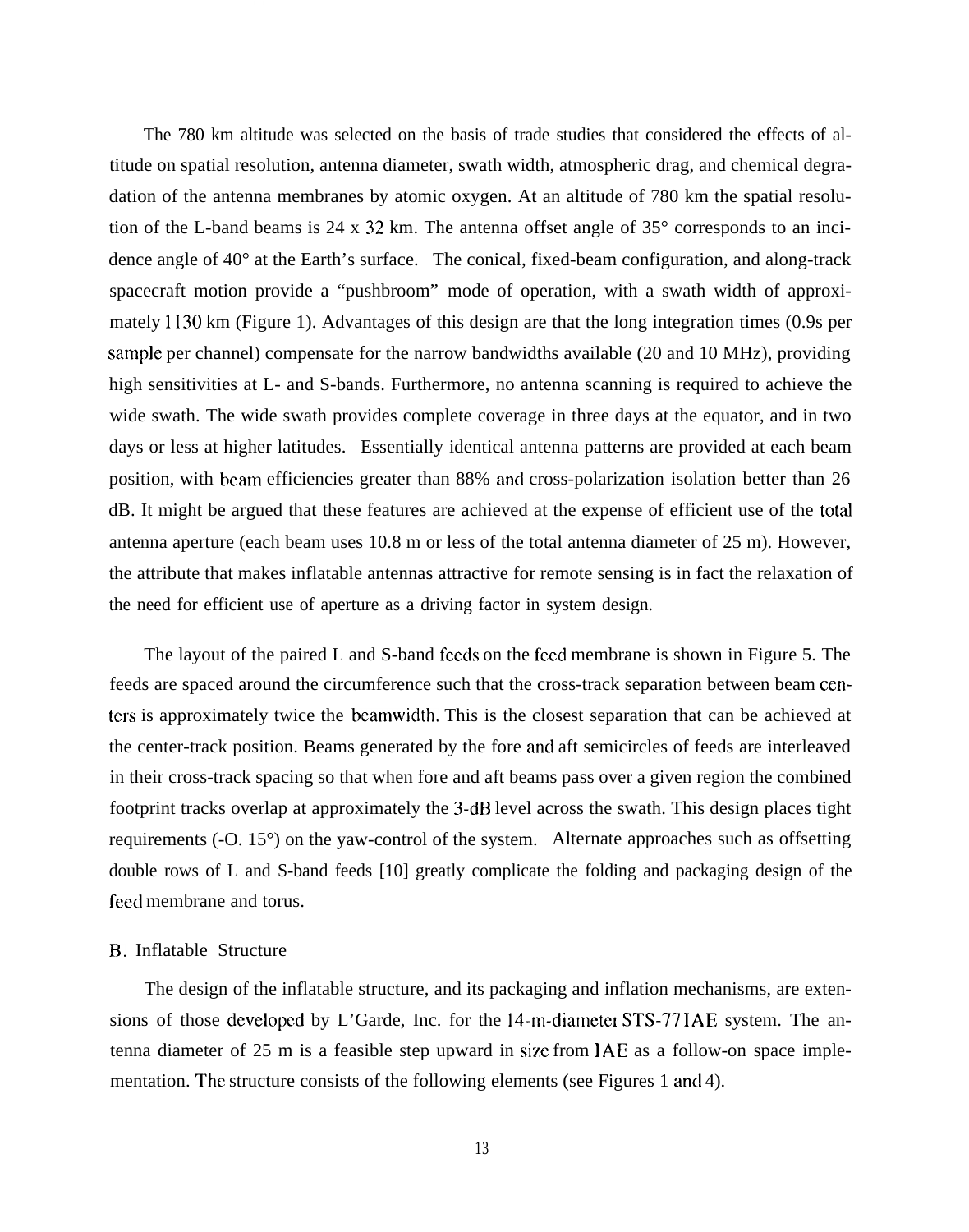#### *Lenticular Structure mu! Supports:*

The upper antenna membrane is Fabricated from precisely shaped thin-film gores, mctallized on the inner surface to form the parabolic-torus reflector. The lower membrane is unmetallized to be RF-transparent, and is attached to the upper membrane at the circumference to form a closed lenticular structure. When inflated to the correct pressure (- 10-4 psi), and supported at the rim by the main torus, the reflector shape is maintained to high accuracy. The main torus, like the radiometer/feed support torus and the support struts, is fabricated from laminated thin films that are rigidized after inflation. After rigidization, no internal pressure is needed to maintain the shape and stiffness of the tori or struts. The lenticular structure is not rigidized, but is maintained at its required low inflation pressure throughout the mission. The inflation system is sized to carry enough gas for a 2-year baseline mission, based on statistical estimates of meteoroid and debris impact holes, and leakage due to other sources such as material permeability and diffusion through scams. A circular section at the top of the reflector membrane is left unmetallized so that data and commands can be transmitted between the spacecraft and the ground.

# *Feed/Rdiometer Supports:*

The lower torus is similar to the upper torus, but is smaller in diameter. An RF-transparent membrane is stretched across the lower torus to support the patch-array feeds and MIC radiometers, that are mounted in the annular focal region of the primary reflector. Three support struts connect the upper torus to the lower torus, and another set of three struts connect the upper torus to the canister system (containing the inflatable structure during ]aunch) which is rigidly attached to the spacecraft. The struts are of similar construction to the tori. Lightweight flexible interconnects are attached to the struts to transmit power and commands between the spacecraft and radiometers.

#### C. Antenna Feed Arrays

The antenna design requires the feeds to illuminate the main reflector with beams more directive than ordinaty low-gain patterns. It also requires the feeds to be small in mass and low in profile so that they can be reliably mounted on the lower torus membrane. To accommodate these requirements, microstrip arrays with thin honeycomb substrates are used for the reflector feeds. With a honeycomb substrate, which is almost free space, the RF resistive 10sscs are also kept low. Each L-band array consists of nineteen microstrip patch elements that are connected together by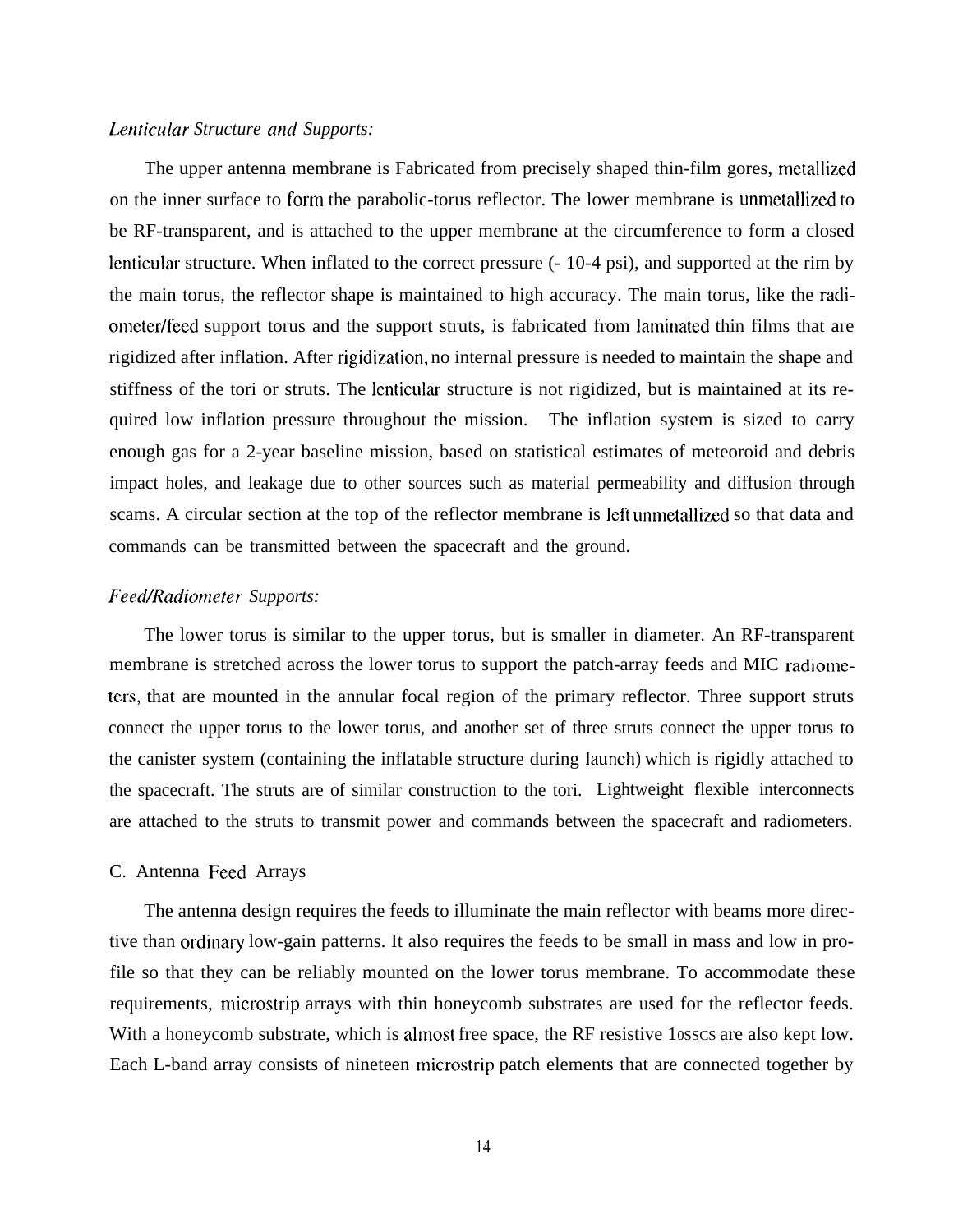series-feed microstrip transmission lines as shown in Figure 6(a). Each array, structured in a hexagonal shape, has a maximum width of 52.5 cm with a thickness of 0.64 cm. Triangular lattice element spacing is used which naturally forms three rings of array elements. To achieve proper illumination of the main reflector, with low sidelobcs, amplitude taper is imposed on these three rings of elements. The calculated  $-3 dB$  and  $-14 dB$  beamwidths of each array are 25.5° and 54.0°, respectively, along the vertical polarization plane, and 29.0° and 60°, respectively along the horizontal polarization plane. The calculated L-band feed pattern is shown in Figure 6(a). The mass of each L-band feed panel is estimated to be 0.37 kg. Each S-band feed array has a design and size similar to the L.-band array, except that it is almost twice the size electrically. It has 37 elements arranged in four rings, with a maximum dimension of 50 cm, thickness of 0.64 cm, and mass of 0.32 kg. The calculated -3 dB and -14 dB bcamwidths are 15.0° and 31.0", respectively, along the vertical polarization plane, and 17.2° and 35.0°, respectively, along the horizontal polarization plane. The The S-band array and feed pattern are shown in Figure 6(b).

### D. L/S-Band Radiometer Design

.

The radiometers use a standard Dicke-switched design, with precision noise diodes for calibration as shown in Figure 7. Sharp (10-pole) ceramic filters eliminate RF interference from outside the desired bands centered at 1.414 and 2.695 GHz.. The radiometers are switched sequentially between the L- and S-band feeds, and between vertical and horizontal polarizations at each feed. A stable tunnel diode is used as the detector, followed by a special hybrid circuit with a verylow-noise amplifier and voltage-to-frequency converter to digitize the signals. Counters in a gate array store the radiometric data, and a serial interface chip sends the data to the spacecraft data handling system. The advantage of the serial interface is that it requires only two wires in the flexible interconnects. Signals from three stable noise-diodes arc addeci in before the Dicke switch to calibrate the radiometer in both the L- and S-band channels. The three diodes operate in sequence, so that if one changes the other two can be used to recalibrate it. Experience with the current generation of noise diodes indicates that absolute calibration of the radiometers to c 1 K can be achieved. A continuous calibration scheme is used to reduce the effects of radiometer gain variations, and to zero out variations due to tempertaure changes. This scheme is based on a 1/3 duty cycle science data acquisition mode, and requires no separate calibration mode. The data sequence measures the reference load, and then the antenna temperature with and without the added noise signal. The antenna temperature is then calculated from these measurements. A slight disadvantage of the 1/3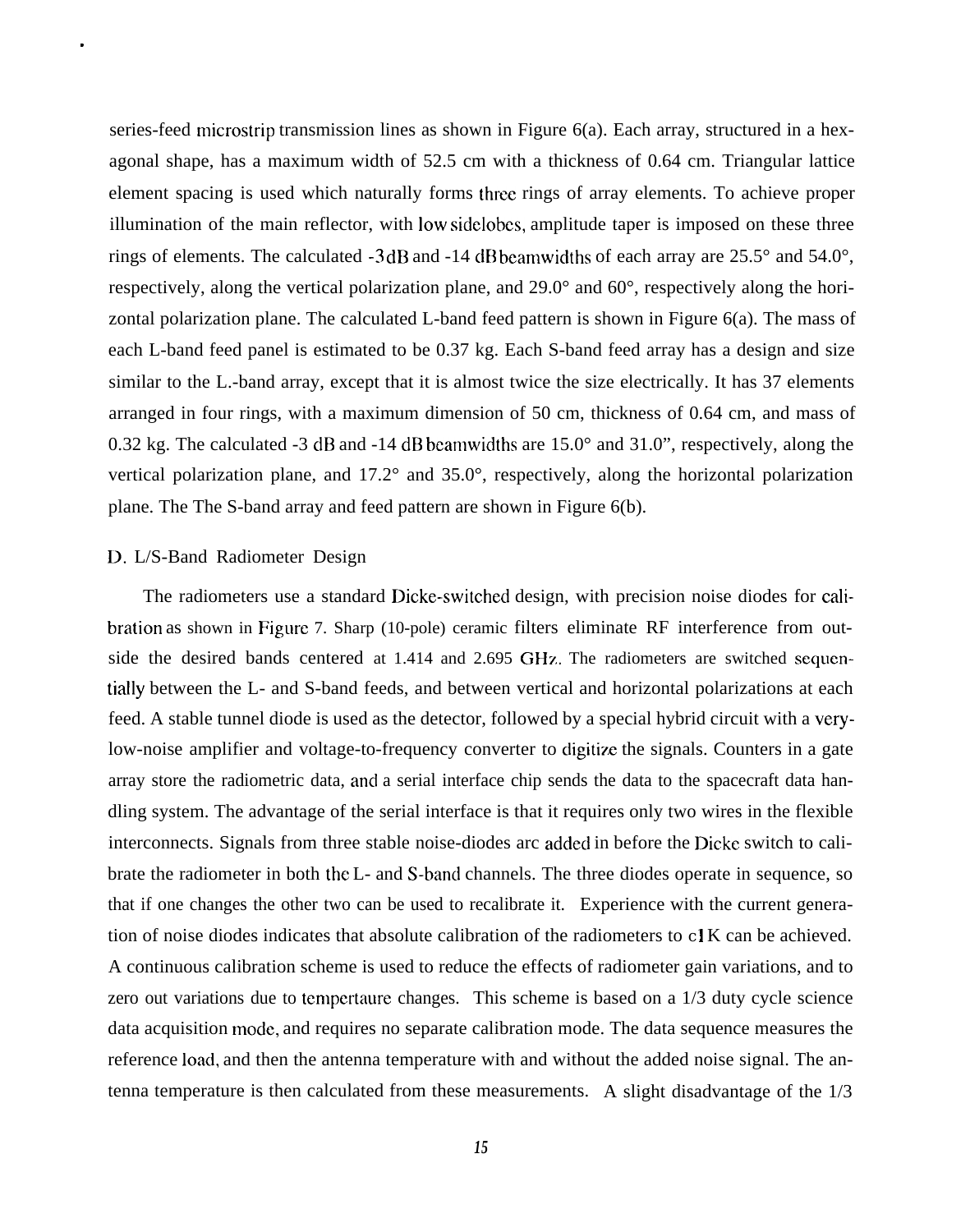duty cycle calibration scheme (over the traditional 1/2 duty cycle Dicke-switched design) is that the integration time is reduced by 3/2, increasing the radiometric noise by a factor of the square root of  $3/2$  (1.22). The increase in calibration stability is a major advantage, however, and is considered essential for the quality of the IRIS science data,

#### E. Antenna RF Analysis

A comprehensive RF analysis was performed to evaluate critically the electromagnetic performance of the IRIS antenna. Antenna patterns, beam efficiencies, cross-polarization levels, beam tilt, etc., were compured using a vector diffraction analysis computational methodology [38]. The dual-polarized L- and S-band feeds described above were used in the analysis. The arrays were located appropriately on the lower membrane with respect to the focal ring of the torus configuration, and were designed to illuminate the reflector surface with the desired tapers. For the Lband array this taper is approximately -15 dB. As stated earlier, the S-band array was designed to under-illuminate the reflector. The under-illumination aids the S-band performance when reflector surface distortions arc present because a smaller effective area of the reflector is utilized with the Sband beams. The diffraction analysis computations were used to optimize the key design parameters of the offset parabolic antenna in terms of focal length, radius of the focal ring, effective aperture dimensions, optimal feed array size, etc. Table 3 gives the values of the optimized parameters, with reference to Figure 4(b).

# **Ideal Surface:**

For the ideal antenna (no distortions), patterns for representative beams at L- and S-bands are shown in Figure 8. These figures show the two principal planes (E and H) and, additionally, the cross-polarized pattern in the 90° plane. These patterns are norrnatized with respect to the total radiated power from the feed array, representing the antenna directivity. The important computed beam parameters are listed in Table 4. The beam efficiency is computed based on the total power in the "main beam" region, defined as 2.5 times the average of the 3 dB-beamwidths of the pattern in the two principal planes. The beam tilt represents the actual beam peak direction with respect to the nominal antenna tilt angle of 35°. (Note that an antenna tilt angle of 35° provides a 40° incidence angle at the Earth's surf ace.) Changes in the beam tilt give rise to antenna pointing variations.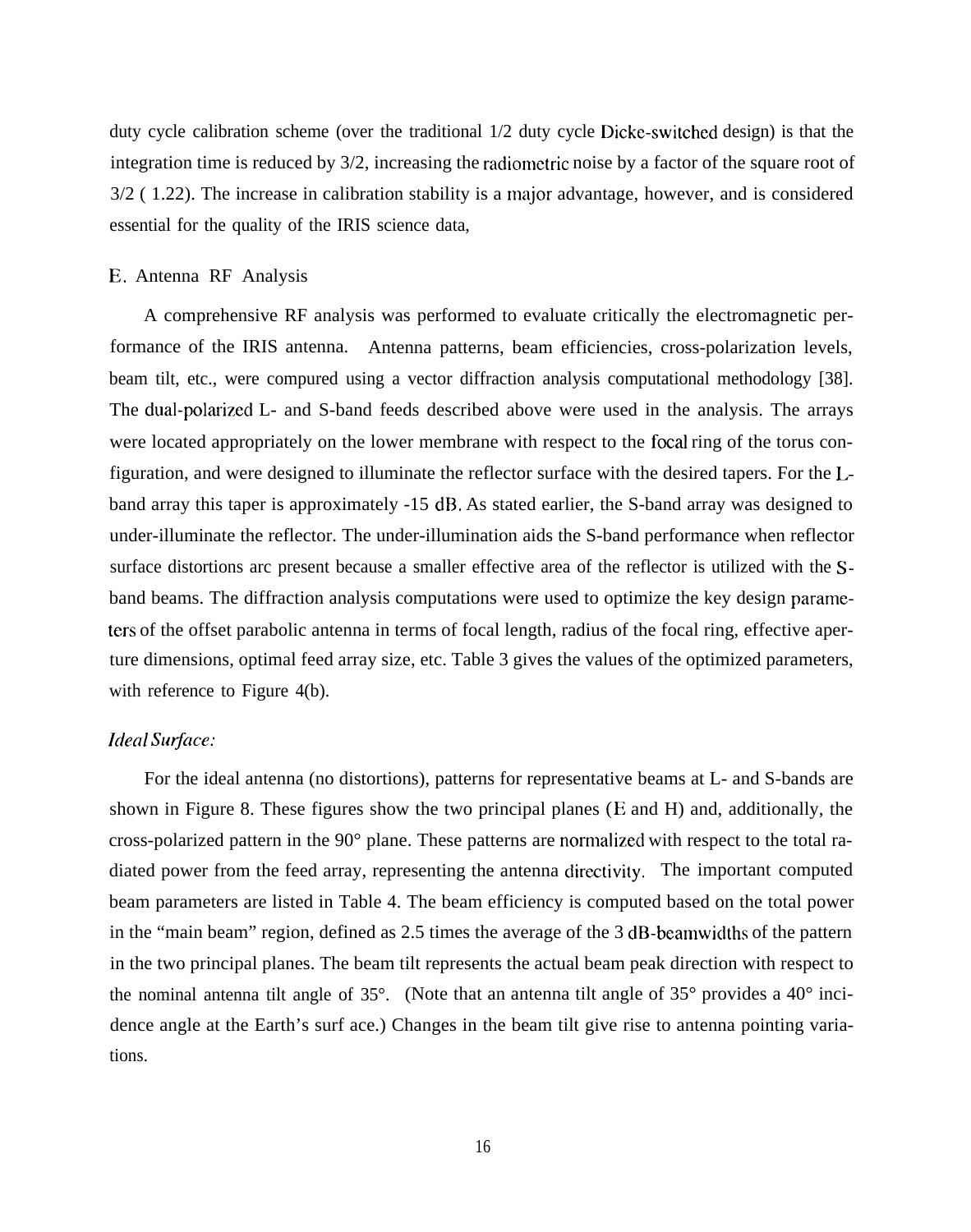# *Non-Ided Smfhce:*

The antenna performance resulting from typical surface distortions of inflated membrane-type structures was also investigated. The systematic distortions of these structures have a generic M or W shape (Figure 9). For illustration, we have considered a typical situation of 10-mm peak distortion from the original undistorted parabolic torus shape (one must be careful in assigning rms values to these types of distortions [39], [40]). Figure 10 shows the antenna patterns for the sur-Face-distorted case. The related parameters for this case arc shown also in Table 4, as well as the case ofro  $\epsilon = 5$  mm.. Note that even with a 10-mm peak distortion excellent values for beam efficiencies are obtained. Several additional parametric studies were performed, including further varying the amplitudes of the surface distortions, moclcling the thermal distortions of the surface, and distorting the feed array locations [41 ]. These studies have demonstrated that the IRIS antenna design is tolerant to expected surface distortions, and will easily meet the design goals for beam efficiency and cross-polarization isolation (greater than 85% and greater than 18 dB, respectively).

# V. MISSION PROFILE PERFORMANCE VERIFICATION, AND OTHER APPLICATIONS

# A. Flight System and Operations

The major phases of an IRIS mission include launch, deployment and rigidization of the inflatable structure, flight system checkout and data verification, a two-year nominal science data acquisition, and periodic drag make-up reboost maneuvers. The requirements of the IRIS science payload on the spacecraft are modest, and well within the capabilities of current inexpensive offthe-shelf commercial spacecraft, Due to the low mass per unit area and high packaging density of the inflatable structure, the 25-m antenna with all its feeds and radiometers, plus data and power distribution systems, can be packaged into a canister with a volume of less than 2 m<sup>3</sup>. The combined flight system is compatible with a small launch vehicle of the Taurus-XL or LMLV-2 class. After launch into its operational orbit the deployment sequence begins with the opening of the canister and inflation of the antenna struts and tori. When they arc fully inflated the struts and tori rigidize (the current technology is to rigidize by vaporization of water from the gel-impregnated fabric). The reflector lenticular structure is then inflated using water vapor, and remains inflated by make-up gas provided by a water tank on the payload canister. Every few months, depending on the atmospheric density (and resulting drag on the flight system), a rcboost maneuver must be per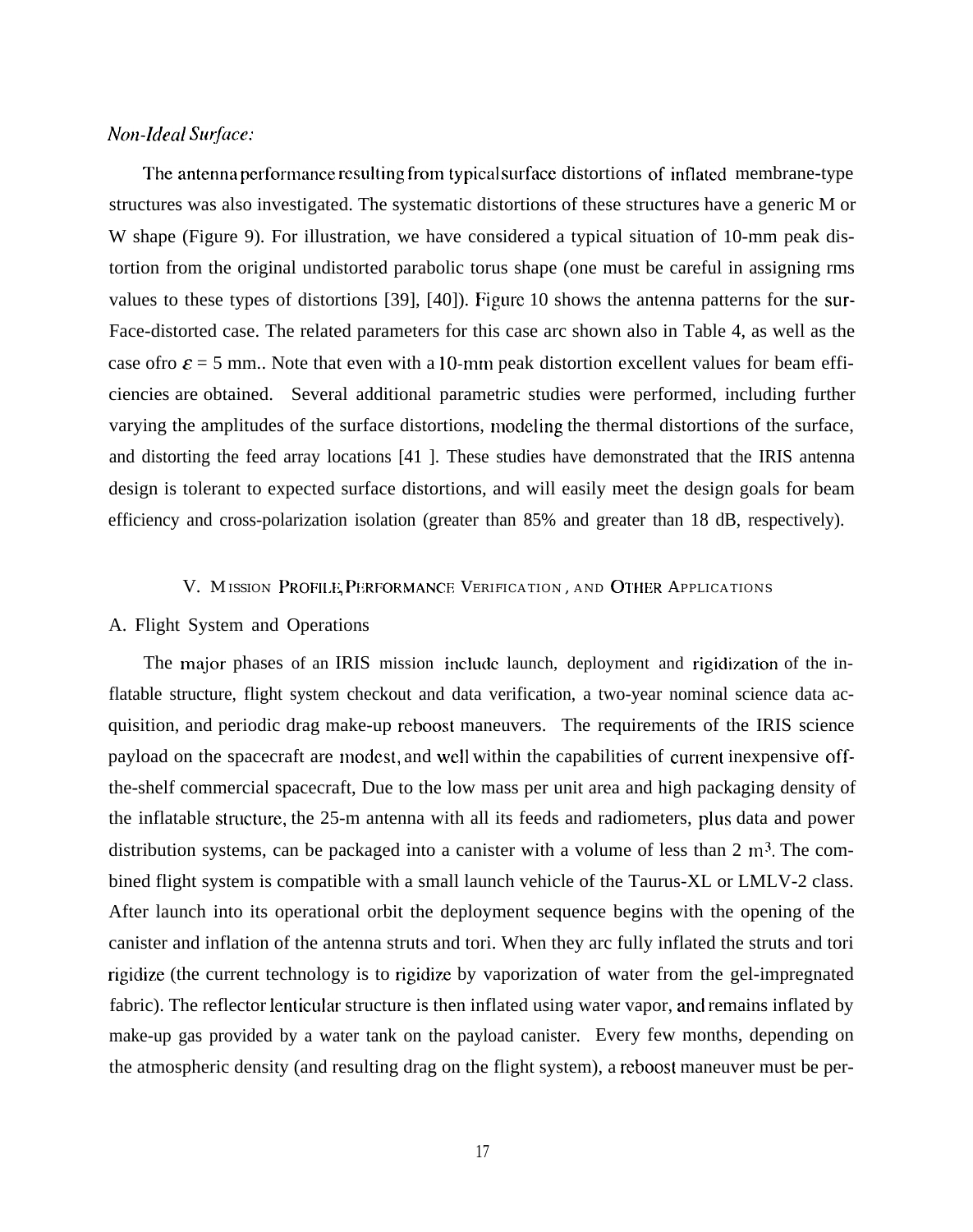formed. Reboost maneuvers require rotating the flight system into alignment with the spacecraft velocity vector and firing a set of hydrazinc thrusters, operating in a pulse-off control mode. Consumables are sized for worst-case atmospheric drag (two standard deviations above mean solar maximum conditions).

#### B. In-Flight Antenna Performance Verification

The IRIS antenna presents some challenges in system calibration. Due to its large size and structure it will not be possible to conduct conventional antenna pattern measurements on the ground to verify the theoretically-calculated patterns. Post-launch tests will be required to verify the antenna beam characteristics and pointing accuracy. Errors contributing to knowledge of the antenna beam electrical boresight include reflector surface distortions, displacements of the feed arrays, and other possible systematic errors. It is therefore necessary to devise a procedure to verify the antenna beam foresights and beam shapes empirically from the in-orbit radiometric data. This can be accomplished using ground-target signatures such as land-water crossings (coastlines) where the brightness temperatures change discretely by as much as 10OK or more. The land-water transition of the target brightness temperature  $7<sub>II</sub>(r)$  can be represented as a step function, and the measured brightness temperature (i.e. the antenna temperature)  $T_A(r)$  as the convolution of the antenna gain function *G(r)* with the target brightness temperature (where *r* is a surface coordinate):

$$
7A(r) = G(r) * T_B(r)
$$
 (lo)

$$
= \int_{-\infty}^{\infty} \left[ T_{B_{1}+} (T_{B_{2}-T_{B_{1}}}) u (r-r') \right] G(r') dr'
$$
  

$$
= T_{B_{1}1} \int_{-\infty}^{\infty} G(r') dr' + (T_{B_{2}-T_{B_{1}}}) \int_{-\infty}^{r} G(r') dr'
$$

where,  $T_{\mu}$ , *I* ancl  $T_{B,2}$  are the brightness temperatures of land and water, in no particular order. The goal is to accurately locate the peak of the antenna gain function, or equivalently the center of the antenna footprint. This can be done by noting that a convolution with a step function is equivalent to a definite integration of the antenna gain function (Figure 11). A deconvolution can be performed, therefore, by differentiating the antenna temperature  $T_A(r)$  with respect to the spatial coordinates: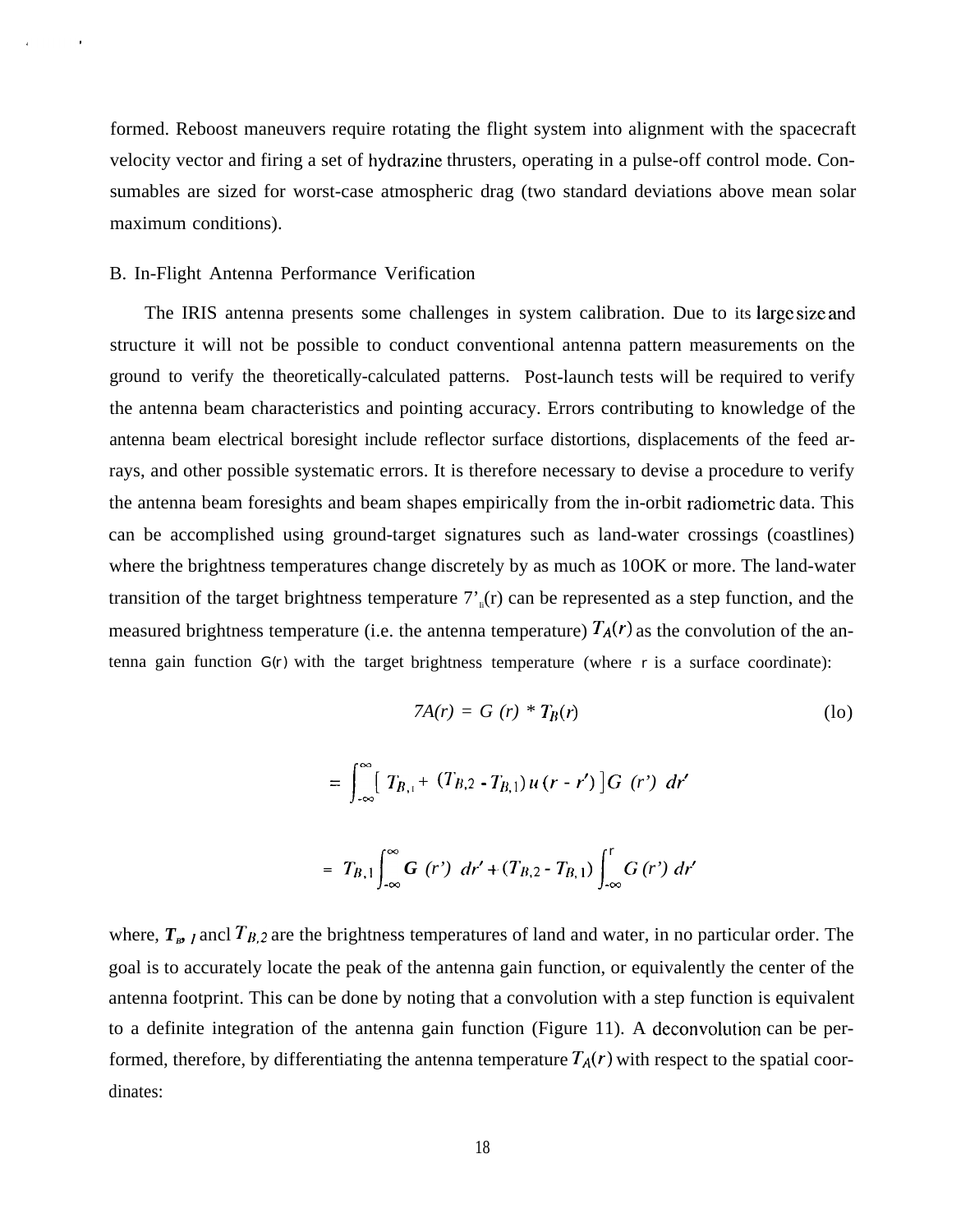$$
\frac{dT_A(r)}{dr} = (T_{B,1} - T_{B,2}) G(r)
$$
\n(11)

To determine the IRIS antenna beamwidths and boresights the above procedure can be performed at two independent angles so that the two-dimensional positions can be estimated. The specific directions of land-water crossings will be determined by the spacecraft ground-track. A similar scheme has been used previously to correct footprint locations for the SSM/I sensor, providing location accuracies of 1 to 2 km. This scheme will provide estimates of the IRIS beam pointing error using just a few orbits of data, providing the pointing error is a simple tilt or rotation, and all beams are displaced by corresponding amounts. If the antenna beams have individual displacement errors relative to one another, then as much as a month of data may be necessary to accurately model and correct the errors. Since the orbit is sun-synchronous, small antenna distortions due to thermal effects that arc repeatable each orbit will be straightforward to correct.

#### C. Salinity Application

In addition to soil moisture, IRIS is well suited to studying salinity variations in the open ocean. I.-band brightness temperatures are sensitive to salinity, and the dual-frequency, dualpolarization capability allows corrections to be made for surface temperature and wind speed variations. However, measurement of salinity requires greater precision in brightness temperature than does soil moisture. Increased measurement precision can be obtained by time- and spaceavcraging of the individual brightness temperature measurements. At these these levels of precision, other sources of geophysical and model 'noise' take on increased importance. For example, Faraday rotation and galactic noise will affect the brightness temperature accuracies, as will uncertainties in incidence angle (due to attitude and pointing uncertainties) and errors in correcting for surface temperature and wind-induced roughness. A previous analysis [4] has shown that salinity retrieval accuracies of O. 1 to 0.3 psu should be achievable at a spatial scale of 100 to 300 km and a time scale of weeks to months. The high measurement precision of IRIS should allow these accuracies to be achieved at the lower time and space scales. Over the open ocean, where radio frequency interference is less prevalent, the IRIS radiometer bandwidths could be increased, providing further gains in precision. Global measurements of ocean salinity do not currently exist, and are a high priority for studies of air-sea interaction and ocean circulation. A system such as IRIS would serve as a useful testbcd for evaluating the feasibility of salinity measurements.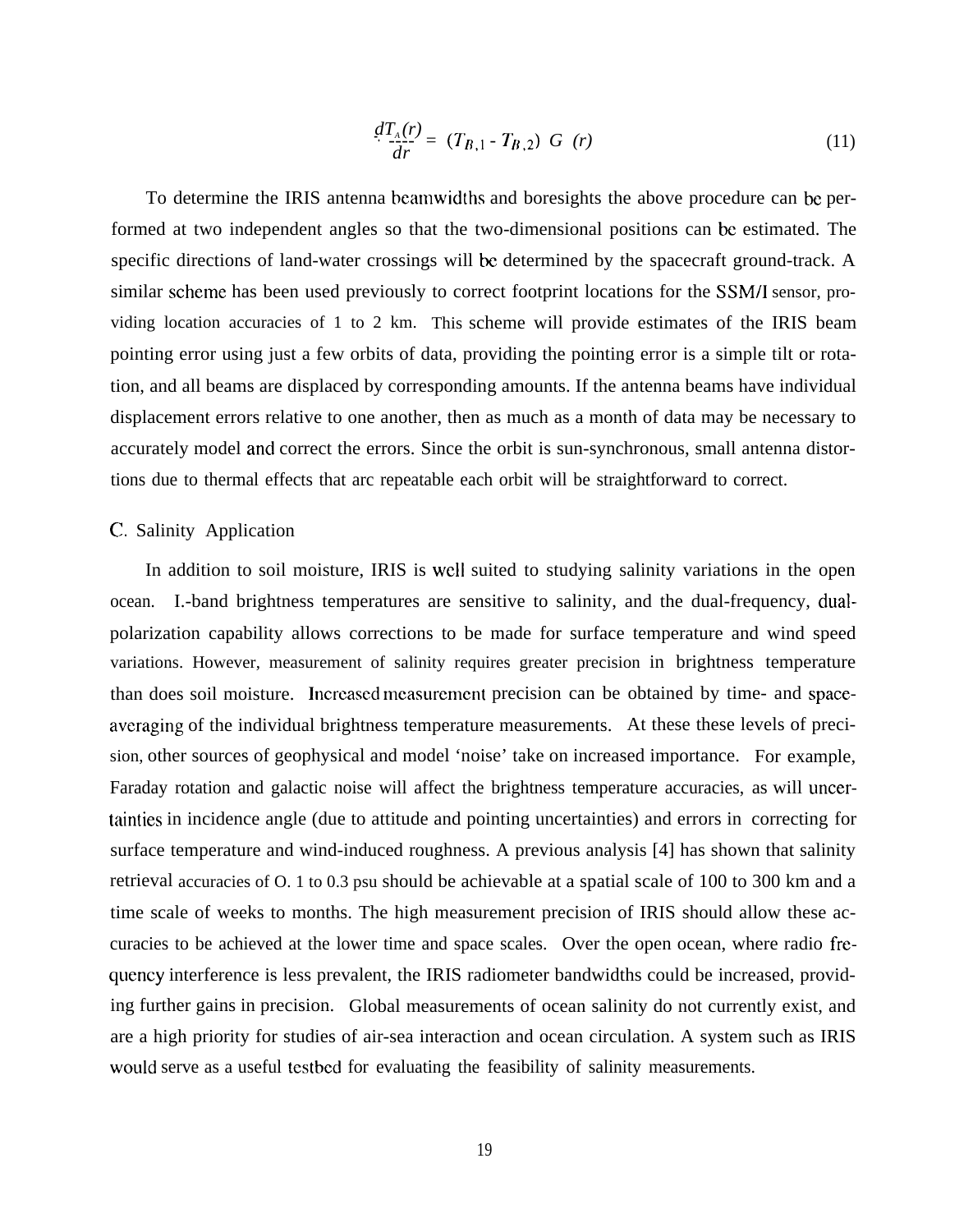#### VI. CONCLUSIONS

.

A study has been performed of a spaceborne, inflatable, passive-microwave system for global soil moisture and ocean salinity measurement. Inflatable antennas, while still in the relatively early stages of development for remote sensing applications, have tremendous potential due to their low mass, low cost, and versatility for a variety of applications. This study has shown the feasibility of a system to provide soil moisture and ocean salinity with great potential benefit to hydrologic, oceanographic, and weather and climate applications. Challenges remain in clemonstrating the technologies of inflation and rigidization in space. However, the investments currently being made in these technologies, and the wide interest in their applications, should make inflatable remote sensing systems a reality in the near future.

#### ACKNOWLEDGMENT

This work represents one phase of research carried out at the Jet Propulsion Laboratory, California Institute of Technology, under contract with the National Aeronautics and Space Administration. We wish to acknowledge the following individuals who contributed to the results described in this paper: R. Summers (CTA Space Systems); C. Cassapakis, A. Palisoc, and J. Williams (L'Garde, Inc.); D. Barnett (Lockheed-Martin Astronautics); R. Hoferer (UCLA); and J. Huang and E. Mettler (JPL).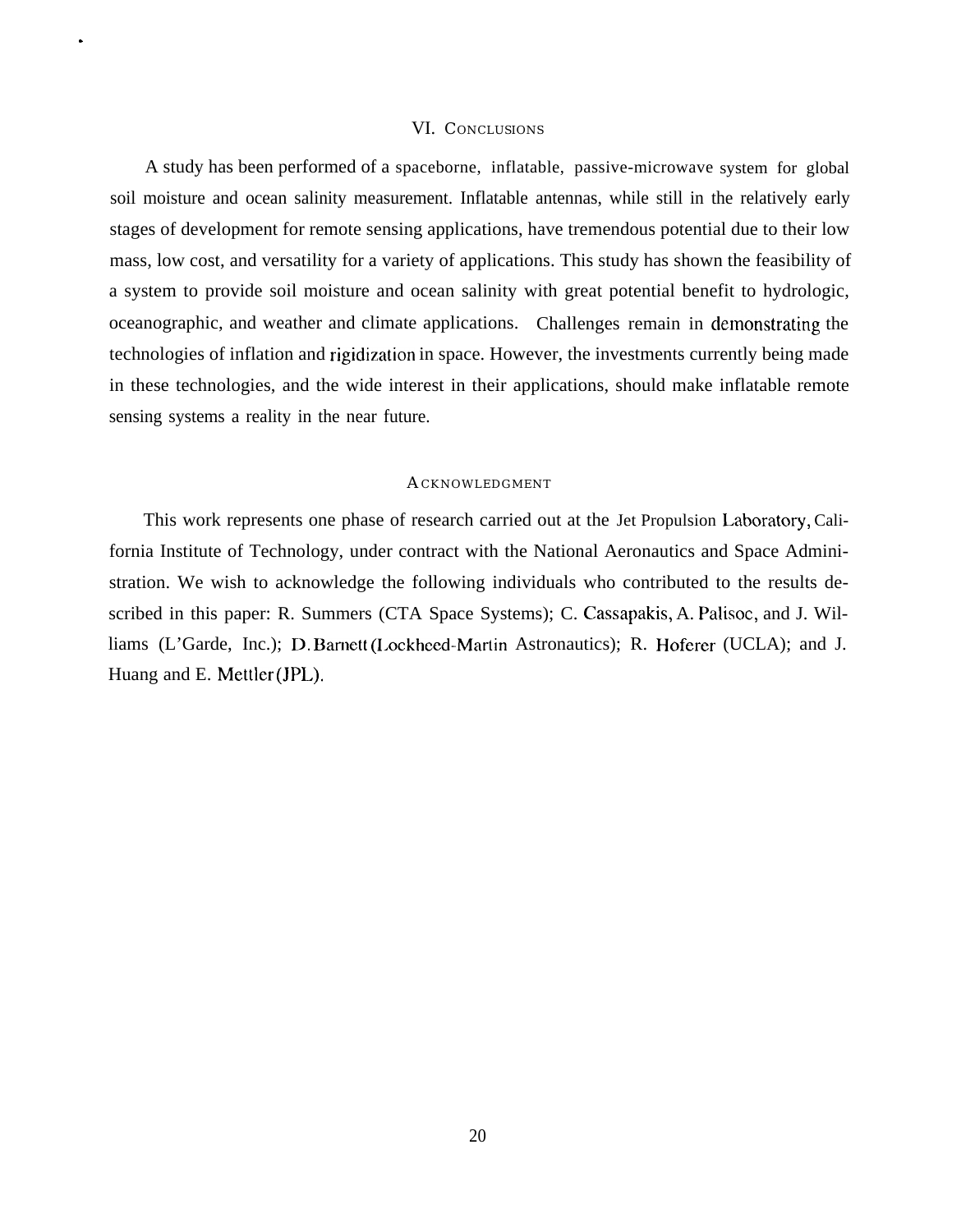#### **REFERENCES**

- [1] A. C. M. Beljaars, P. Viterbo, M. J. Miller, and A. K. Betts, "The anomalous rainfall over the United States during July 1993: Sensitivity to land surface parametrization and soil moisture anomalies," Mon. *Wedher Rev., vol.* 124, pp. 362-383, 1996.
- *[2]* NASA, *Missiorl To Planet Earth Strotegic Enterprise Plan 1996-2002,* National Aeronautics and Space Administration, Washington, DC, 1996.
- *[3]* R. R. Dickson, R. Meincke, S. A. Malmberg, and J. J. Lee, "The Great Salinity Anomaly in the northern North Atlantic, 1968 -1982," *Pros. Ocemogr.,* vol. 20, pp. 103-151, 1988.
- *[4]* G. S. Lagerloef, C. T. Swift, and D. M. LeVine, "Sea surface salinity: the next remote sensing challenge," *Oceanography,* vol. 8, pp. 44-50, 1995.
- *[5]* C. T. Swift, D. M. LeVine, and C. S. Ruf, "Aperture synthesis concepts in microwave remote sensing of the Earth," *IEEE Trans. Microwave Theory and Techniques*, vol. 39, pp. 1931-1935, 1991.
- *[6]* D. M. LeVine, A, J. Griffis, C. T. Swift, and T. J. Jackson, "ESTAR: A synthetic aperture microwave radiometer for remote sensing applications," *Proc. lEEE, vol.* 82, pp. 1787- 1801, 1994.
- *[7]* D. M. LeVine, T. T. Wilheit, R. E. Murphy, and C. T. Swift, "A multifrequency microwave radiometer of the future," *IEEE Trans. Geosci. Rem. Sens.*, vol. 27, pp. 193-199, 1989.
- *[8]* C. T. Swift, et al., "ESTAR-The electronically-scanned thinned array radiometer for remote sensing measurement of soil moisture and ocean salinity," *NASA Technical Memormdwn* #452.?, National Aeronautics and Space Administration, Washington, DC, 1993.
- *[9]* M. Martin-Neira, Y. Menard, J. M. Goutoule, and U. Kraft, "MIRAS, a two-dimensional aperture synthesis radiometer," Proc. IEEE Geoscience and Remote Sensing Symposium *(IGARSS'94),* August 8-12, 1994, Pasadena, CA, pp. 1323-1325, 1994.
- [10] L. C. Schroeder, M. C. Bailey, R. F. Barrington, B. M. Kendall, and T. G. Campbell, "Design studies of large aperture, high-resolution Earth-science microwave radiometers compatible with small launch vehicles," *NASA Technical Paper 3469*, NASA Langley Research Center, Hampton, VA, 1994.
- $[11]$ R. E. Freeland, G. D. Bilyeu, and G. R. Veal, "Validation of a unique concept for a lowcost, lightweight space-deployable antenna structure," IAF-93-1.1.204, International Astronautical Federation, 1993.
- [12] T. J. Schmugge, P. Gloersen, T. Wilheit, and F. Geiger, "Remote sensing of soil moisture with microwave radiometers," *J. Geophys. Res., vol. 79, pp. 317-323, 1974.*
- [13] E. G. Njoku and P. E. O'Neil], "Multifrequency microwave radiometer measurements of soil moisture," IEEE *Trws. Gcosci. Rem Sem.,* vol. GE-20, pp. 468-475, 1983.
- $[14]$ J. R. Wang, J. C. Shiue, T. J. Schmugge, and E. T. Engman, "The L-band PBMR measurements of soil moisture in FIFE," IEEE Trans. Geosci. Rem. Sens., GE-28, pp. 906-914, 1990.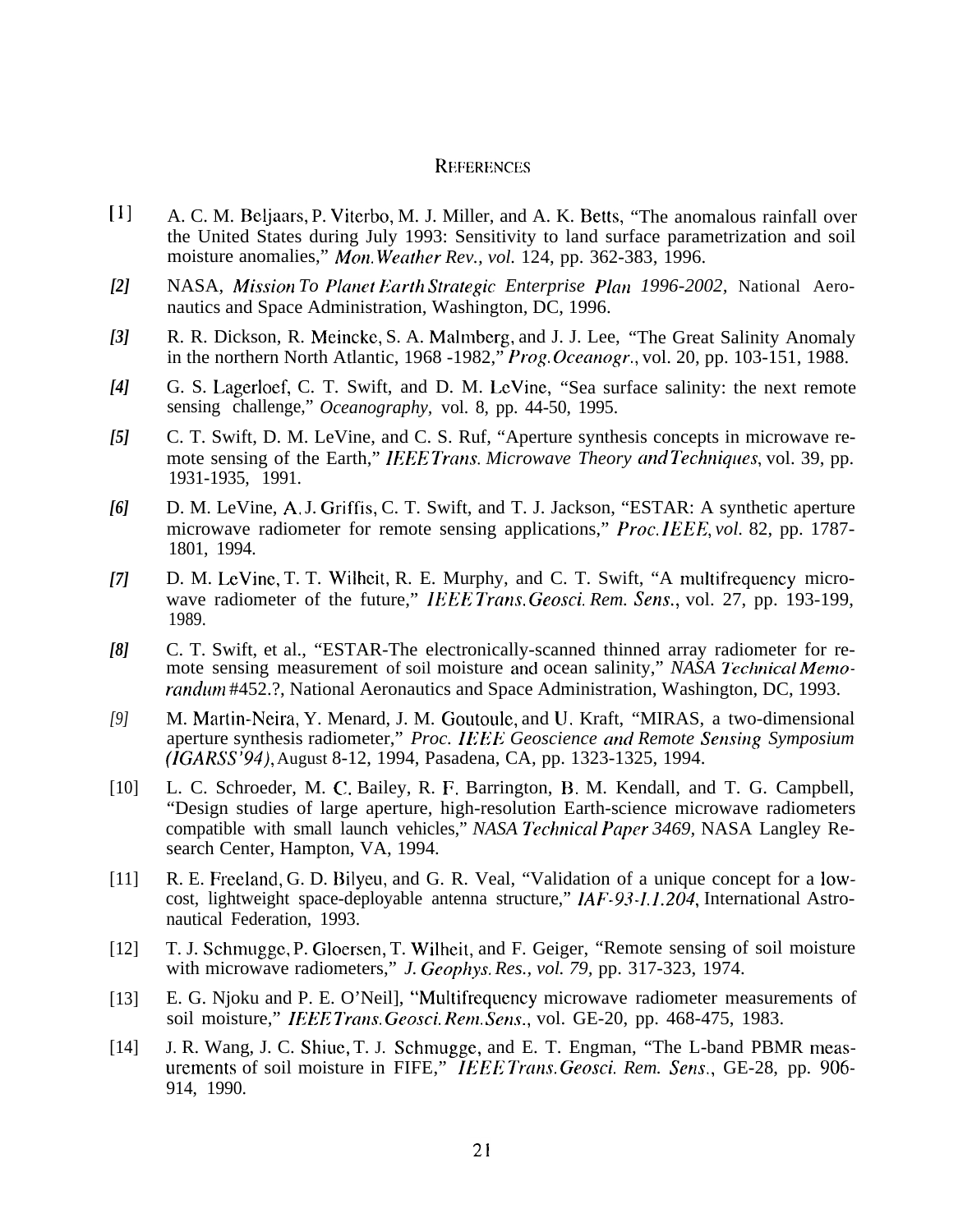- [15] T. J. Schmuggc, T. J. Jackson, W. P. Kustas, and J. R. Wang, "Passive microwave remote sensing of soil moisture: Results from HAPEX, FIFE, and MONSOON'90," *ISPRS J. Photogrcunm. Rem. Sem.,* vol. 47, pp. 127-143, 1992.
- [16] T. J. Jackson, "Measuring surface soil moisture using passive microwave remote sensing," *Hydrological Processes, vol. 7,* pp. 139-152, 1993.
- [17] T. J. Jackson, D. M. LcVinc, C. T. Swift, T. J. Schmugge, and F. R. Schiebe, "Large-area mapping of soil moisture using the ESTAR passive microwave radiometer in Washita'92 experiment," Rem. Sens.  $Env$ , vol. 53, pp.23-37, 1995
- [18] H. C. Blume and B. M. Kendall, "Passive microwave measurements of temperature and salinity in coastal zones," IEEE Trans. Geosci. Rem. Sens., vol. GE-20, pp.394-404, 1982.
- [19] C. T. Swift and R. E. McIntosh, "Considerations for microwave remote sensing of ocean surface salinity," IEEE Trans. Geosci. Rem. Sens., vol. GE-21, pp. 480-491, 1983.
- [20] V. Litman and J. Nicholas, "Guidelines for spaceborne microwave remote sensors," *NASA Rejerence Publication RP- 1086,* National Aeronautics and Space Administration, Washington, DC, 1982.
- [21] C. Cassapakis and T. Mitchell, "Inflatable structures technology development overview," AIAA 95-3738, Proc. AIAA 1995 Space Programs and Technologies Conference, September 26-28, 1995, Huntsville, AL.
- *[22]* R. E. Free] and and G. Bilyeu, "IN-STEP Inflatable Antenna Experiment," *IAF Paper* 92- 0301, 43rd Congress of the International Astronautics Federation, Washington, DC, 1992.
- *[23]* I.'Garde, Inc. (personal communication).

,

- [24] T. Delworth and S. Manabe, "The influence of soil wetness on near-surface atmospheric variability," *J. Clim.,* vol. 2, pp. 1447-1462, 1989.
- [25] K. L. Brubaker and D. Entekhabi, "Analysis of feedback mechanisms in land-atmosphere interaction," *Water Resources Res.,* vol. 32, pp. 1343-1357, 1996.
- *[26]* **JARG, Integrated Operational Requirements Document (IORD) I, National Polar***orbiting Operational Environmental Satellite System (NPOESS), Joint Agency Require*ments Group, NOAA/Department of Commerce, Washington, DC, 1996.
- [27] E. G. Njoku and D. Entekhabi, "Passive microwave remote sensing of soil moisture," *J. Hydrology,* vol. 184, pp. 101-129, 1996.
- [28] J. R. Wang and B. J. Choudhury, "Passive microwave radiation from soil: Examples of emission models and observations," in: Passive Microwave Remote Sensing of Land-*Attnosphere Irlteractiom (B. J. Choudhury, Y. H. Kerr, E. G. Njoku, and P. Pampcdorli, Eds.*), Utrecht, The Netherlands: VSP Publishing, pp. 423-460, 1995.
- [29] E. G. Njoku, S. J. IIook, and A. Chehbouni, "Effects of surface heterogeneity on thermal remote sensing of land parameters," in: *Scaling Up In Hydrology Using Remote Seining (J. Stewart, E. Ehgnuzn, R. Feddes, ad Y. Kerr, Ms.), New* York: Wiley, pp. 19-37, 1996.
- [30] J. F. Galantowicz, D. Entekhabi, and E. G. Njoku, "Estimation of soil type heterogeneity effects in the retrieval of soil moisture from radiobrightness," (submitted).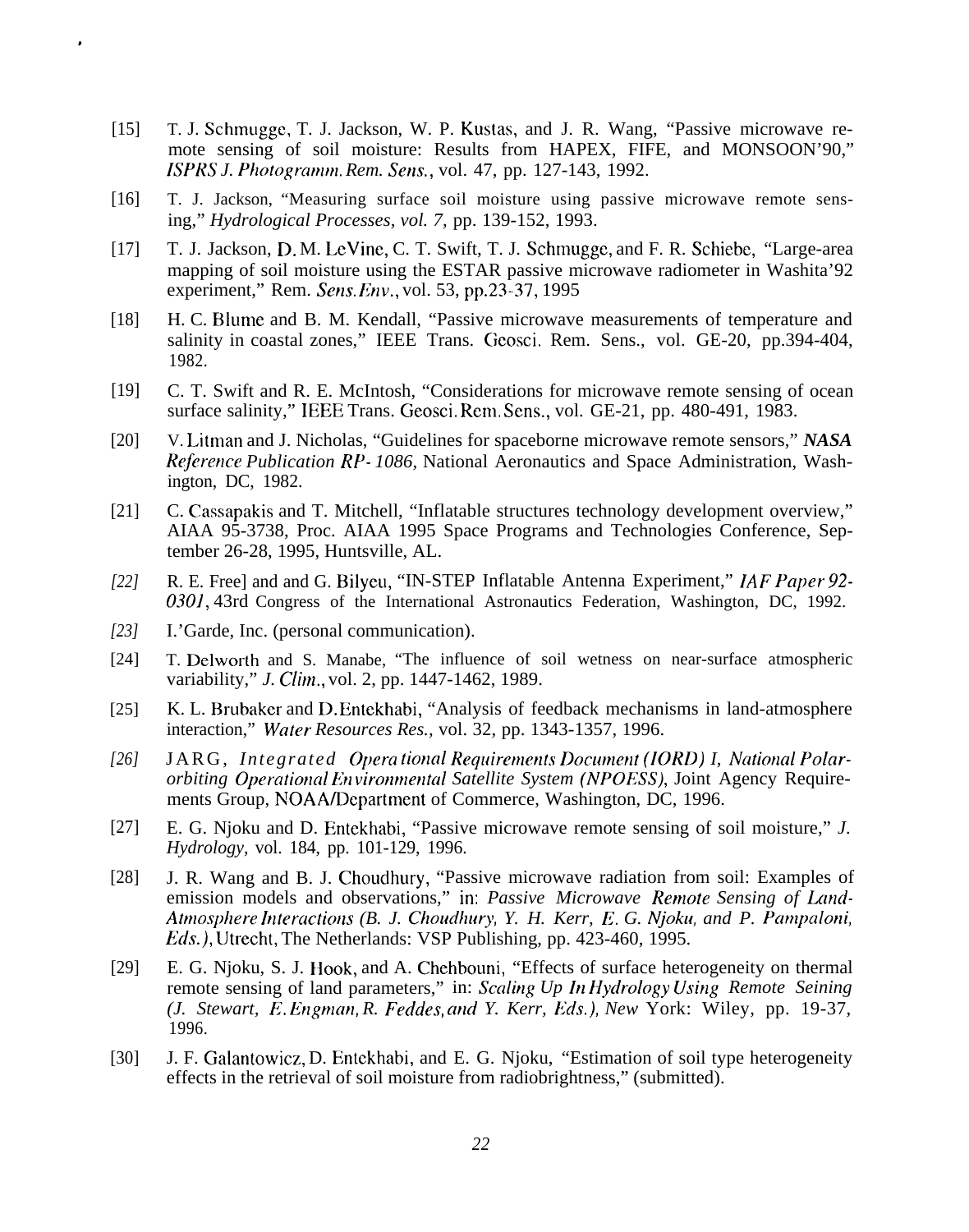- *[31]* K. Davies, *Ionospheric Radio,* London, United Kingdom: Peter Peregrinus, Ltd., p.276, 1990.
- *[32]* B. D. Wilson, A. J. Mannucci, and C. D. Edwards, "Subdaily northern hemisphere ionospheric maps using an extensive network of GPS receivers," Radio Science, vol. 30, pp.639-648, 1995.
- *[33]* E. G. Njoku, "Antenna pattern correction procedures for the scanning multichannel microwave radiometer (SMMR)," *Boundary-Layer Meteorol.*, vol. 18, pp. 79-98, 1980.
- *[34]* M. T. Hallikainen, F. T. lJlaby, and M. C. Dobson, "Microwave dielectric behaviour of wet soil – Part I: Empirical models and experimental observations," IEEE Trans. Geosci. *Rem. Sens., vol.* GE-23, pp. 25-34, 1985.
- *[35]* T. J. Jackson and T. J. Schrnugge, "Vegetation effects on the microwave emission of soils," *Rem. Sem. Env., vol. 36,* pp. 203-212, 1991.
- *[36* J. W. Waters (and 12 others), "The Shuttle Imaging Microwave System Experiment," *Proc.* **IEEE 1975** *National Telecommunications Conference*, Vol 11 (Catalog #75CH 1015-7 CSCB), pp. 37-21 through 37-26, 1975.
- *[37* B. M. Kendall, M. C. Bailey, L. C. Schroeder, and R. F. IIarrington, "Inflatable antenna microwave radiometer for soil moist ure measure merit," *Proc. CO-A4EAS* '9.5, 1995.
- *[38]* Y. Rahmat-Samii, "Modern concepts in analysis, synthesis and measurement of antennas," in: *Modern Radio Science 1993 (H. Matswnoto, Ed.),* Oxford, United Kingdom: Oxford University Press, pp. 75-104, 1993.
- *[39]* Y. Rahmat-Samii, "Effects of deterministic surface distortions on reflector antenna performance," *Annales des Telecommunications* (France), vol. 40, pp. 350-360, 1985.
- [40] S. C. Wu and Y. Rahmat-Samii, "Average pattern and beam efficiency characterization of reflector antennas with random surface errors," *J. Electromagnetic Waves and Applic.,* vol. *5, Pp. 1069-1087, 1991.*
- [41] R. Hoferer and Y. Rahmat-Samii, "RF characterizations of inflatable parabolic torus reflector antennas," *Report # ENG-96- 168,* Dept. of Electrical Engineering, University of California, Los Angeles, California, 144 pp., 1996.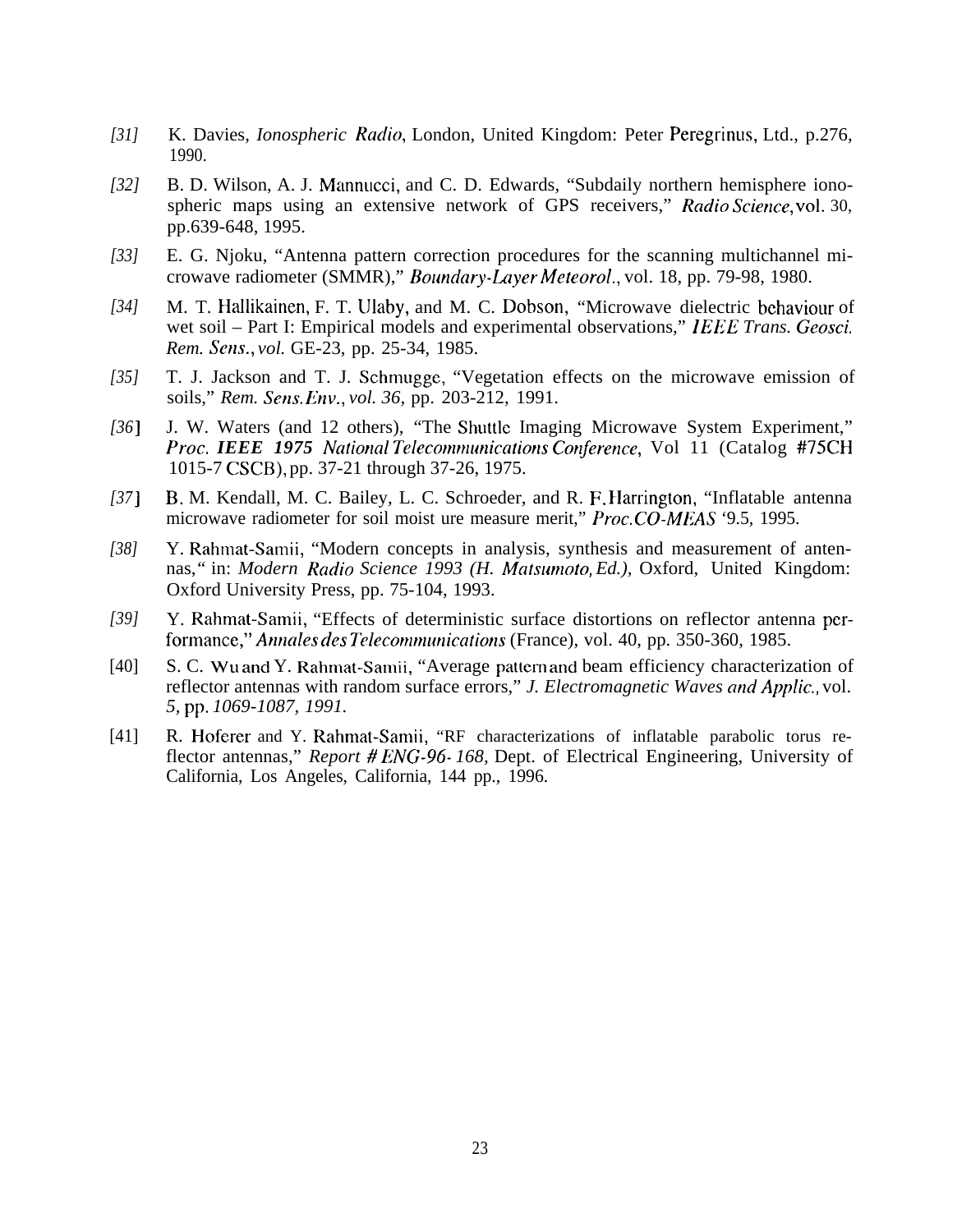# TABLE CAPTIONS

- Table 1: IRIS nominal system characteristics
- Table 2: Normalized sensitivities,  $S_{ij}$ , of brightness temperature to selected geophysical parameters, at two values of vegetation water content:  $w_c = O$  and 1.5 kg-m<sup>-2</sup>. (L = 1.41) GHz,  $S = 2.69$  GHz; H = horizontal polarization, V = vertical polarization.)  $x_{oj}$  and  $X_j$ are the parameter baseline values and ranges, respectively, used in computing the sensitivities.
- Table 3: Optimized IRIS antenna parameters
- Table 4: Summary of antenna performance parameters at L and S bands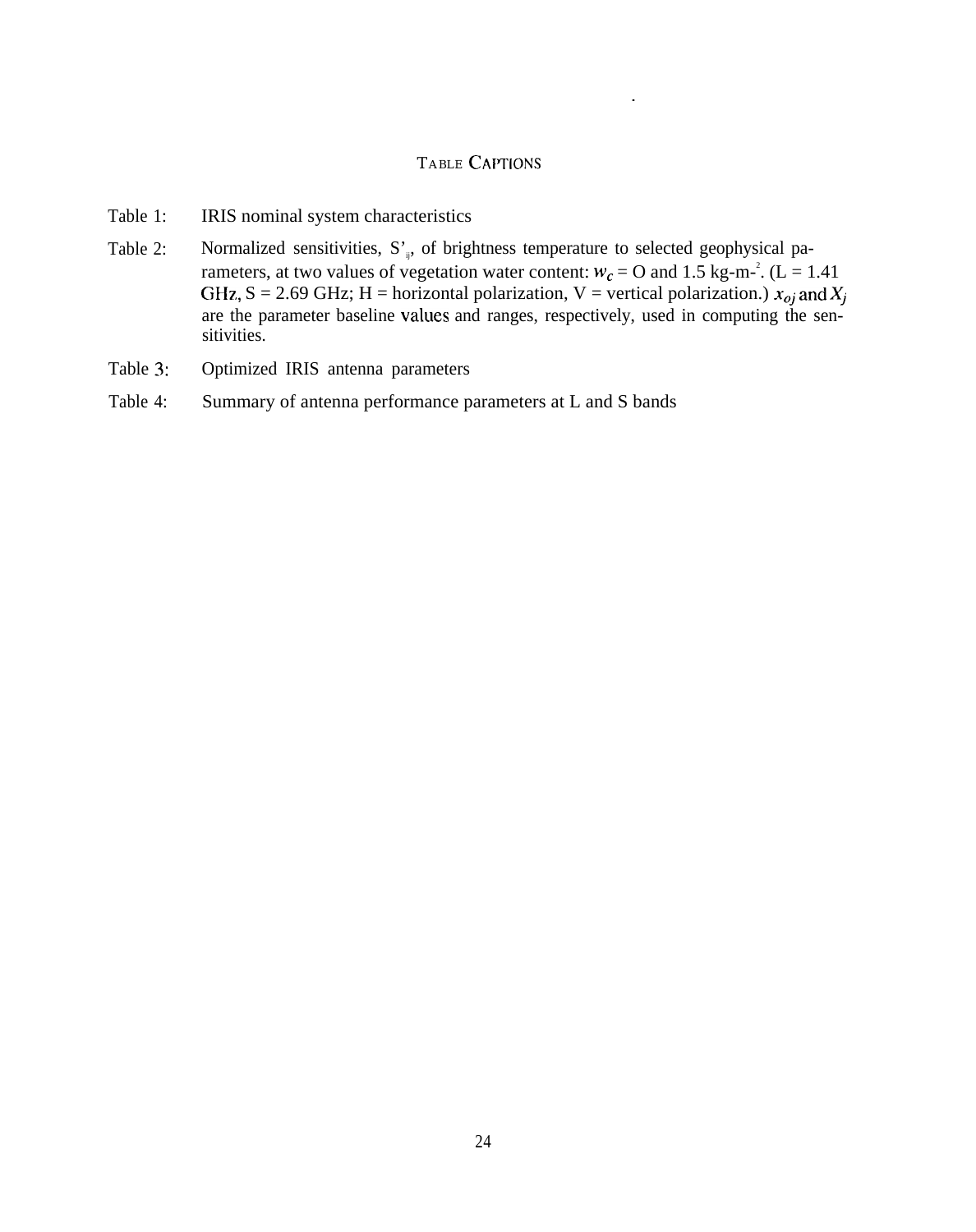#### FIGURE CAPTIONS

- Figure 1: Artist's concept of IRIS, showing the inflatable antenna, feed ring, support tori and struts, and the offset multiple-beam configuration (one beam path shown).
- Figure 2: Brightness temperature sensitivities to  $m_v$ , WC,  $T_s$ , and  $T_c$ , as functions of frequency at a viewing angle of 40°: (a) WC = O, vertical polarization; (b)  $w_c = 1.5$  kg-m<sup>-2</sup>, vertical polarization; (c) WC = O, horizontal polarization; (d) WC = 1.5 kg-m- $^2$ , horizontal polarization. The curves are for:  $m_v$  —— ; WC ---- ;  $T_s$ ......; and  $T_c$
- Figure 3: (a), (b), (c): Simulated parameter retrievals for soil moisture  $m<sub>v</sub>$  (g-cm<sup>-3</sup>), surface temperature  $T_e$  ( $^{\circ}$ C), and vegetation water content WC (kg-m<sup>-2</sup>), respectively (parameters with asterisks are the retrieved values). (d), (e), (f): Simulated rms retrieval errors vs. vegetation water content for soil moisture  $m_{\scriptscriptstyle v}$ , surface temperature  $T_e$ , and vegetation water content WC, respectively (units as above).
- Figure 4: Schematic representation of inflatable antenna system: (a) View from above showing the spacecraft, canister (open in deployed position), main reflector, support struts, and portion of the lower torus and feed arrays; (b) vertical cross-section showing the design parameters of the antenna system (there is symmetty about the vertical axis) (values of the key parameters, optimized for IRIS, are given in Table 4).
- Figure 5: Detail of feed and radiometer assembly.
- Figure 6: Feed microstrip patch elements and radiation patterns: (a) L-band; (b) S-band.
- Figure 7: Radiometer system block diagram.

.

- Figure 8: Principal co-pol and x-pol main reflector far-field radiation patterns, with no surface distortions: (a) L-band; (b) S-band.
- Figure 9: Typical "M" or "W" inflatable antenna surface distortion model, with maximum deviation  $\varepsilon$ .
- Figure 10: Principal co-pol and x-pol main reflector far-field radiation patterns, with surface distortions of the type shown in Figure 9, and  $\varepsilon = 10$  mm: (a) L-band; (b) S-band.
- Figure 11: (a) The transition between ocean and land can be modeled as a brightness temperature step function. (b) Typical antenna pattern, (c) As the antenna beam moves across the discontinuity, the measured brightness temperature is the convolution of the step function with the antenna pattern.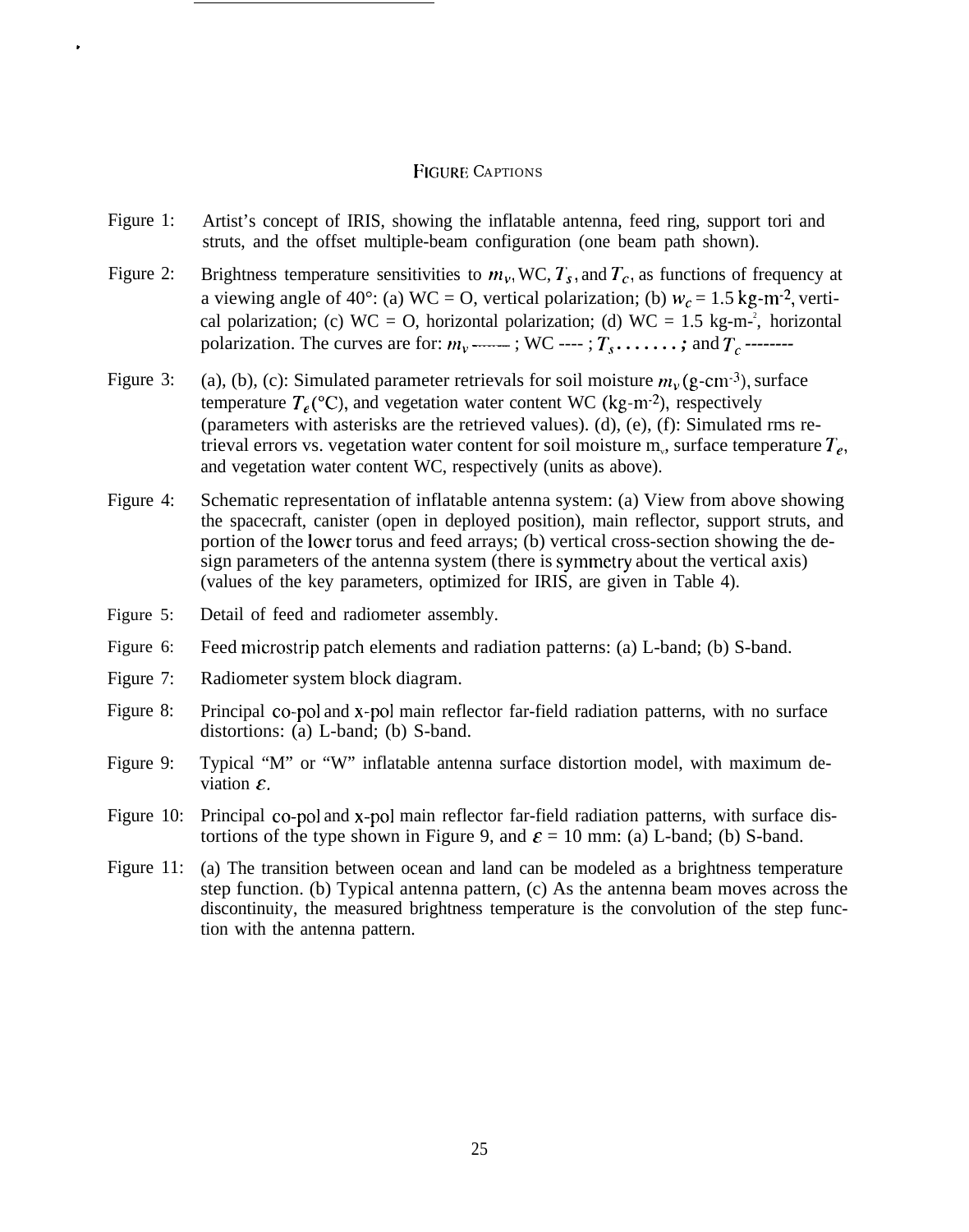| <b>Operating Frequencies (GHz)</b>         | 1.414                                  | 2.695  |  |
|--------------------------------------------|----------------------------------------|--------|--|
| Polarizations                              | V, H<br>V, H                           |        |  |
| Antenna diameter(m)                        | 25                                     |        |  |
| Effective aperture(m)                      | 10.8<br>6.6                            |        |  |
| <b>Beamwidth (deg)</b>                     | 1.4                                    | 1.2    |  |
| Beam efficiency (%)                        | > 88                                   | >96    |  |
| Cross-pol. isolation (dB)                  | > 26                                   | $> 30$ |  |
| Orbit altitude (km)                        | 780                                    |        |  |
| Subsatellite velocity (km S-I)             | 6.65                                   |        |  |
| Nodal equator crossings                    | 6am/6pm                                |        |  |
| Incidence angle (deg)                      | 40                                     |        |  |
| Number of radiometers & beams              | 44                                     |        |  |
| Spatial resolution (km)                    | 21 X 28<br>24 X 32                     |        |  |
| Swath width (km)                           | $1 - 130$<br>$\boldsymbol{\eta}$<br>ll |        |  |
| 'Repeat coverage period (days)             | 2t03                                   |        |  |
| Along-track sample spacing (km)            | 24                                     |        |  |
| Number of channels per radiometer          | 4                                      |        |  |
| Integration time per sample (see)          | 0.9                                    |        |  |
| Radiometer bandwidth (MHz)                 | 20                                     | 10     |  |
| RMS noise per pixel (K)                    | 0.25                                   | 0.35   |  |
| Absolute accuracy (K)                      | $\lt 2$                                |        |  |
| Data rate (kbps)                           | 0.9                                    |        |  |
| Mission duration (years)<br>$\overline{2}$ |                                        |        |  |

.

 $\bar{\phantom{a}}$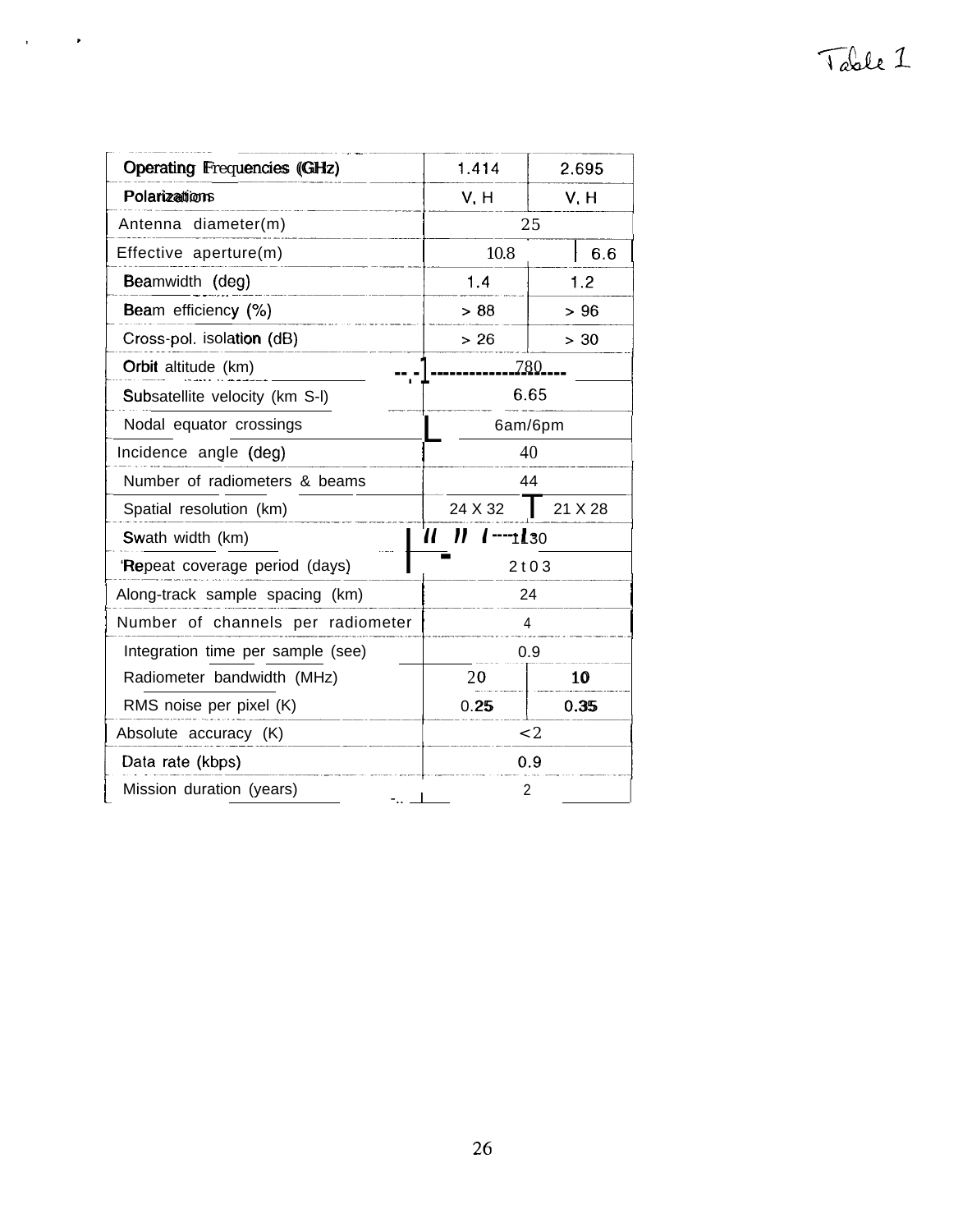| Parameter                   | <b>Baseline</b><br>$x_{oi}$ | Range<br>$X_i$ | Sensitivities, $S_{ii}$<br>( $w_c = 0$ kg m <sup>-2</sup> ) |              |                | Sensitivities, $S_{ii}$<br>( $w_c = 1.5$ kg m <sup>-2</sup> ) |     |                |     |           |
|-----------------------------|-----------------------------|----------------|-------------------------------------------------------------|--------------|----------------|---------------------------------------------------------------|-----|----------------|-----|-----------|
|                             |                             |                | LV                                                          | <b>SV</b>    | LН             | SH                                                            | LV  | sv             | LН  | <b>SH</b> |
| $m_V$ (g c m <sup>3</sup> ) | 0.15                        | 0.32           |                                                             | 76.2 75.1    |                | 95.6 96.2                                                     |     | 48.7 31.9 61.1 |     | 41.0      |
| $WC$ (kg m <sup>-2</sup> )  | 0, 1.5                      | 1.5            | 12.8                                                        | 22.8         | 31.9           | 61.9                                                          | 7.2 | 7.0            |     | 19.2 23.3 |
| $T_S$ ("C)                  | 20                          | 40             | 38.1                                                        |              | 37.6 33.3 32.3 |                                                               |     | 29.5 23.2 25.5 |     | 19.6      |
| $T_c$ ("C)                  | 15                          | 30             | 0                                                           | $\mathbf{0}$ | $\bf{0}$       | 0                                                             | 6.5 | 10.9           | 7.1 | 12.0      |

 $\overline{e}$  ,  $\mathcal{L}_{\ell}$ 

.

I

I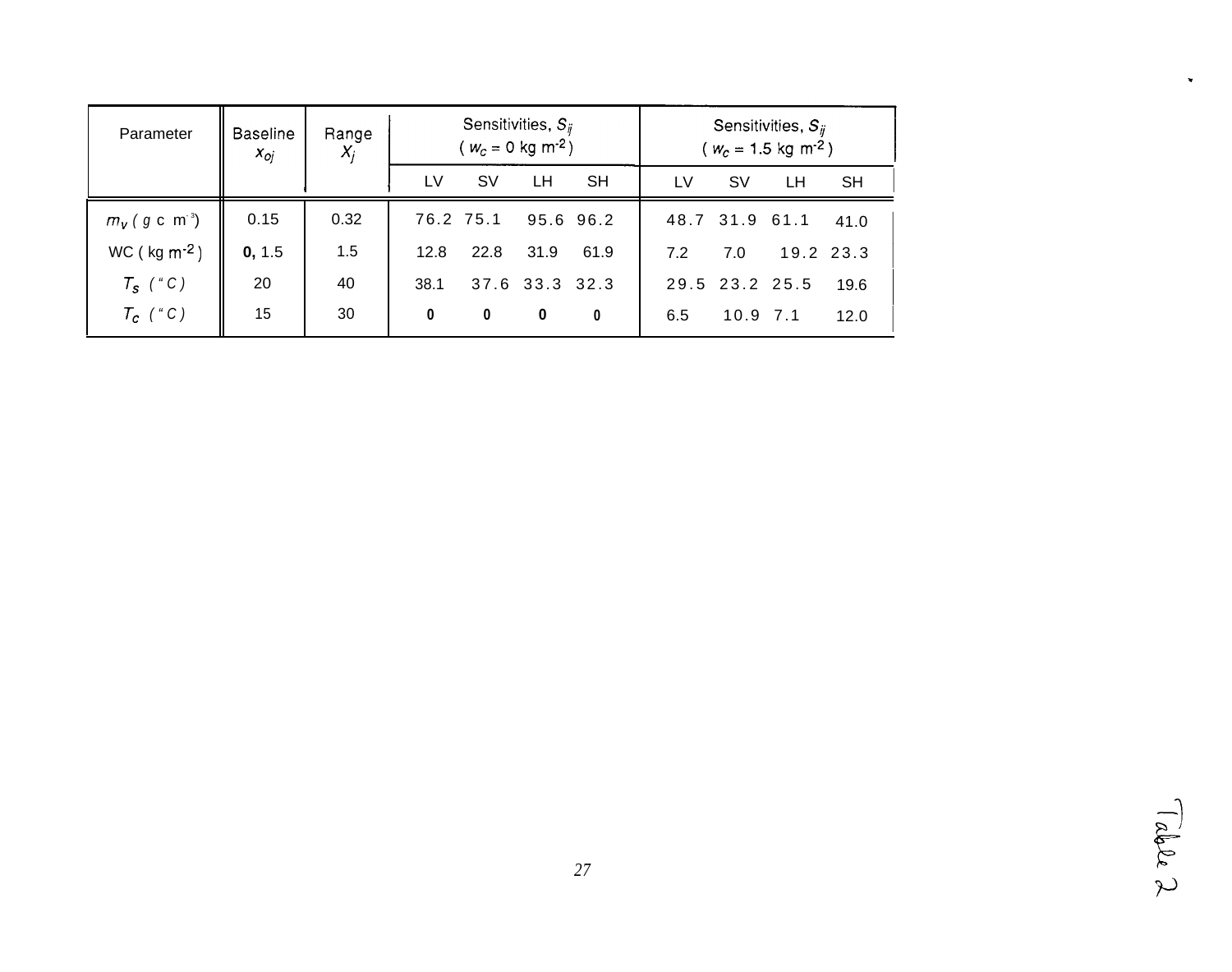# $Table$  3

| Parameter                            | Value |
|--------------------------------------|-------|
| Antenna radius, $R$ (m)              | 12,5  |
| Effective projected aperture, $D(m)$ | 10.77 |
| Feed ring radius, s (m)              | 6.58  |
| Unmetallized segment radius, $r$ (m) | 2.06  |
| Focal length, $f(m)$                 | 10.33 |
| Focus to symmetry axis, $d$ (m)      | 11.47 |
| Offset angle, $\alpha$ (deg)         | 35    |
| Membrane height, $h(m)$              | 12.34 |

.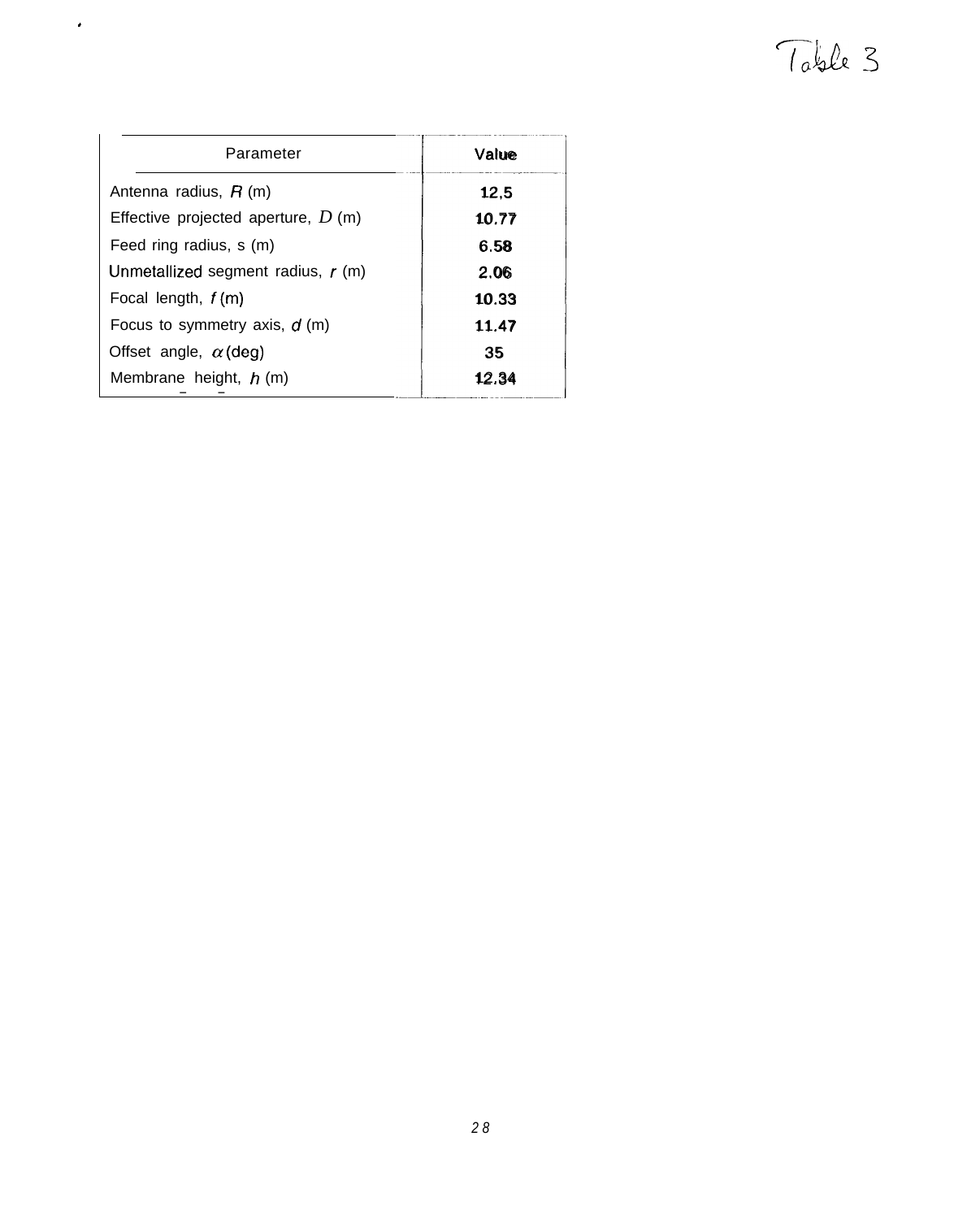# Table 4

|        | <b>Distortion</b><br>height<br>(mm) | X-Pol<br><b>Directivity</b><br>Isolation<br>(dB)<br>(dB) |       | Beam<br>tilt<br>(deg.) | Beam<br>width<br>$(\text{deg.})$ | Beam<br>efficiency<br>$(\%)$ |  |
|--------|-------------------------------------|----------------------------------------------------------|-------|------------------------|----------------------------------|------------------------------|--|
| L-Band | ε<br>_0<br>≕                        | 42.37                                                    | 26.47 | 1.1                    | 1.39                             | 89.98                        |  |
|        | &<br>$=$                            | 42.30                                                    | 26.36 | 1.2                    | 1.41                             | 89.63                        |  |
|        | 10.<br>£.<br>$=$                    | 42.13                                                    | 26.21 | 1.3                    | 1.44                             | 88.31                        |  |
| S-Band | &<br>$\Omega$<br>$\equiv$           | 44.44                                                    | 30.70 | $-1.3$                 | 1.21                             | 97.21                        |  |
|        | 5<br>$\equiv$                       | 44.44                                                    | 30.87 | $-1.2$                 | 1.18                             | 97.21                        |  |
|        | 10<br>&<br>$=$                      | 44.15                                                    | 30.38 | $-1.0$                 | 1.15                             | 96.57                        |  |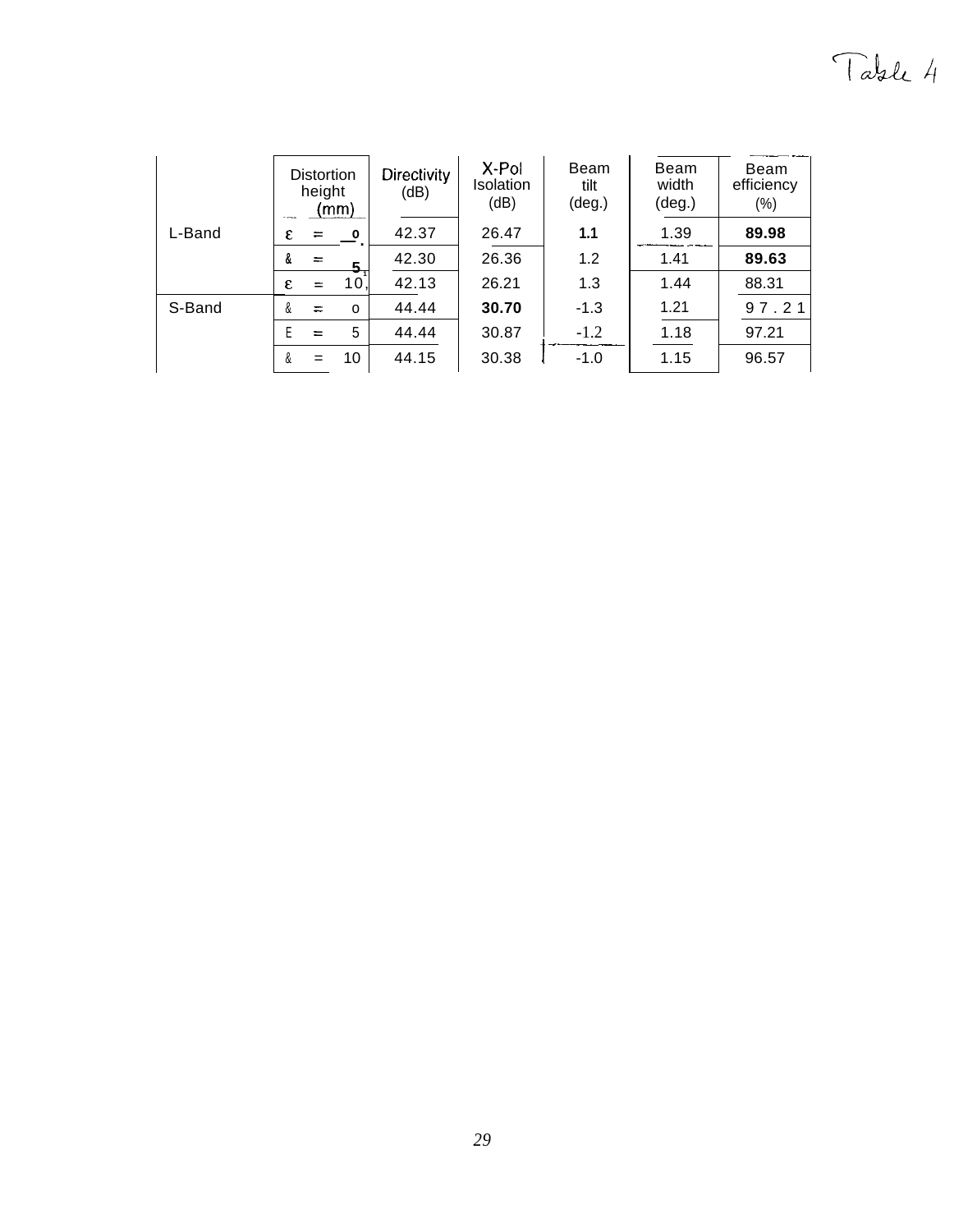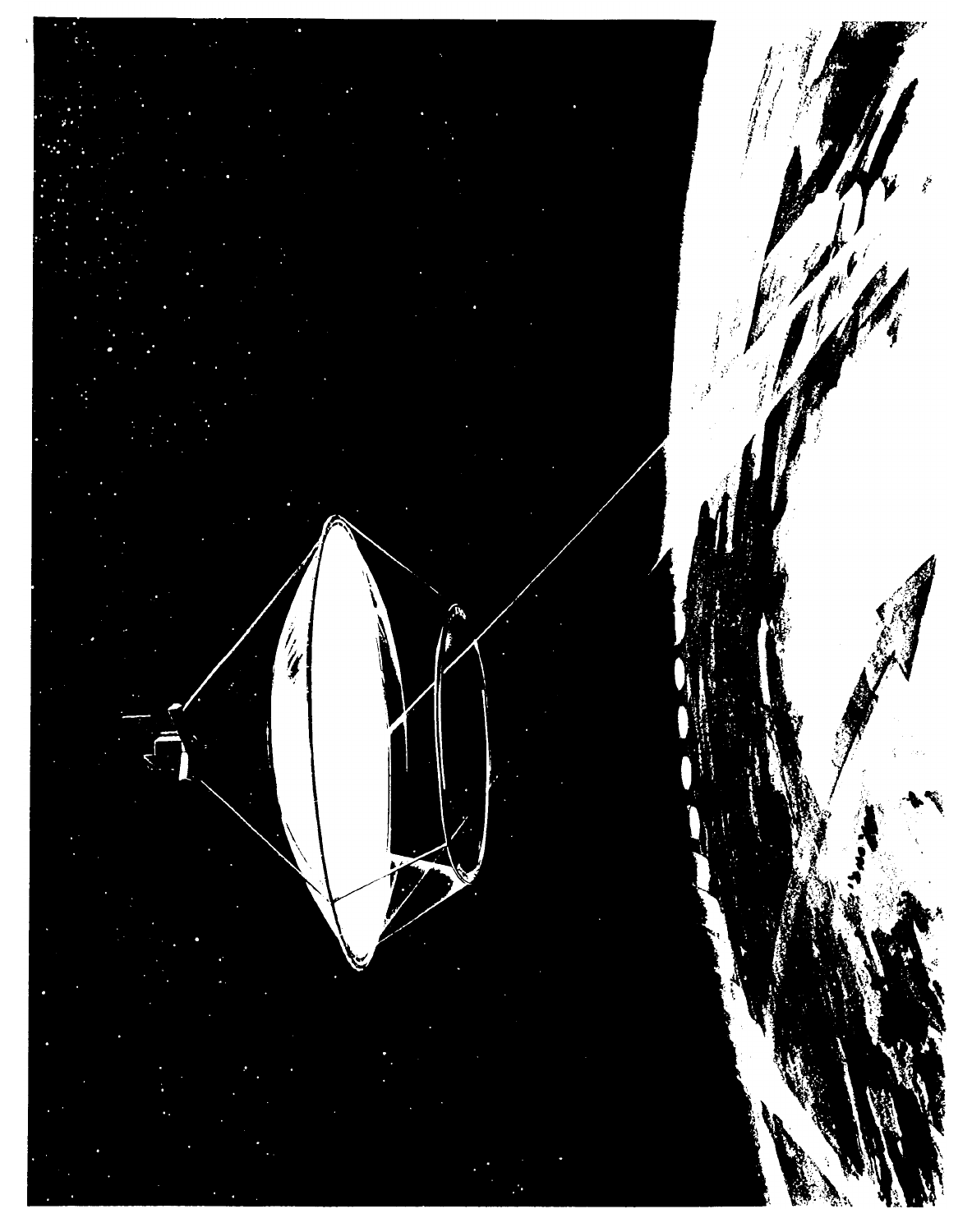$Fig 2$ 

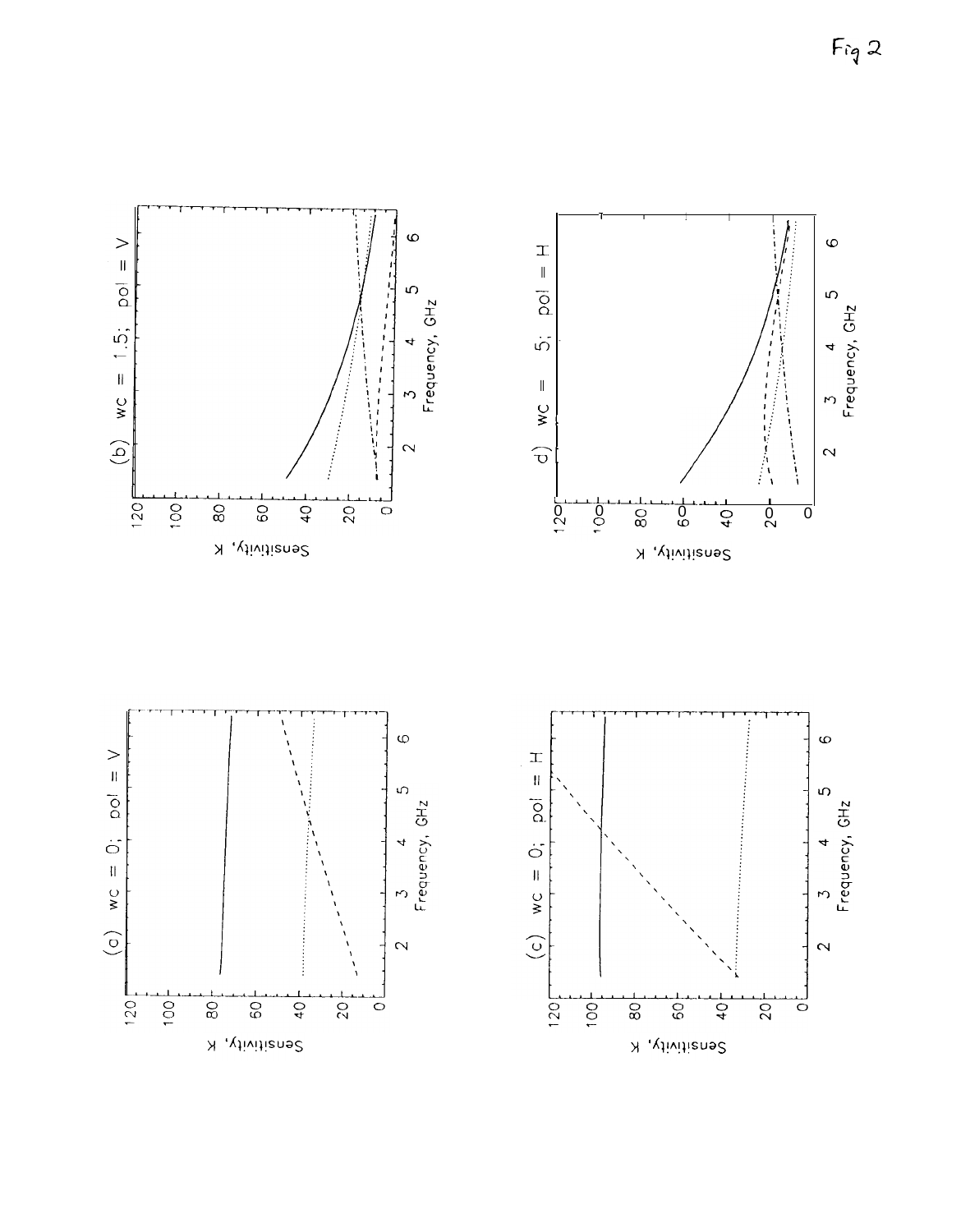$F_{\tilde{J}}3$ 

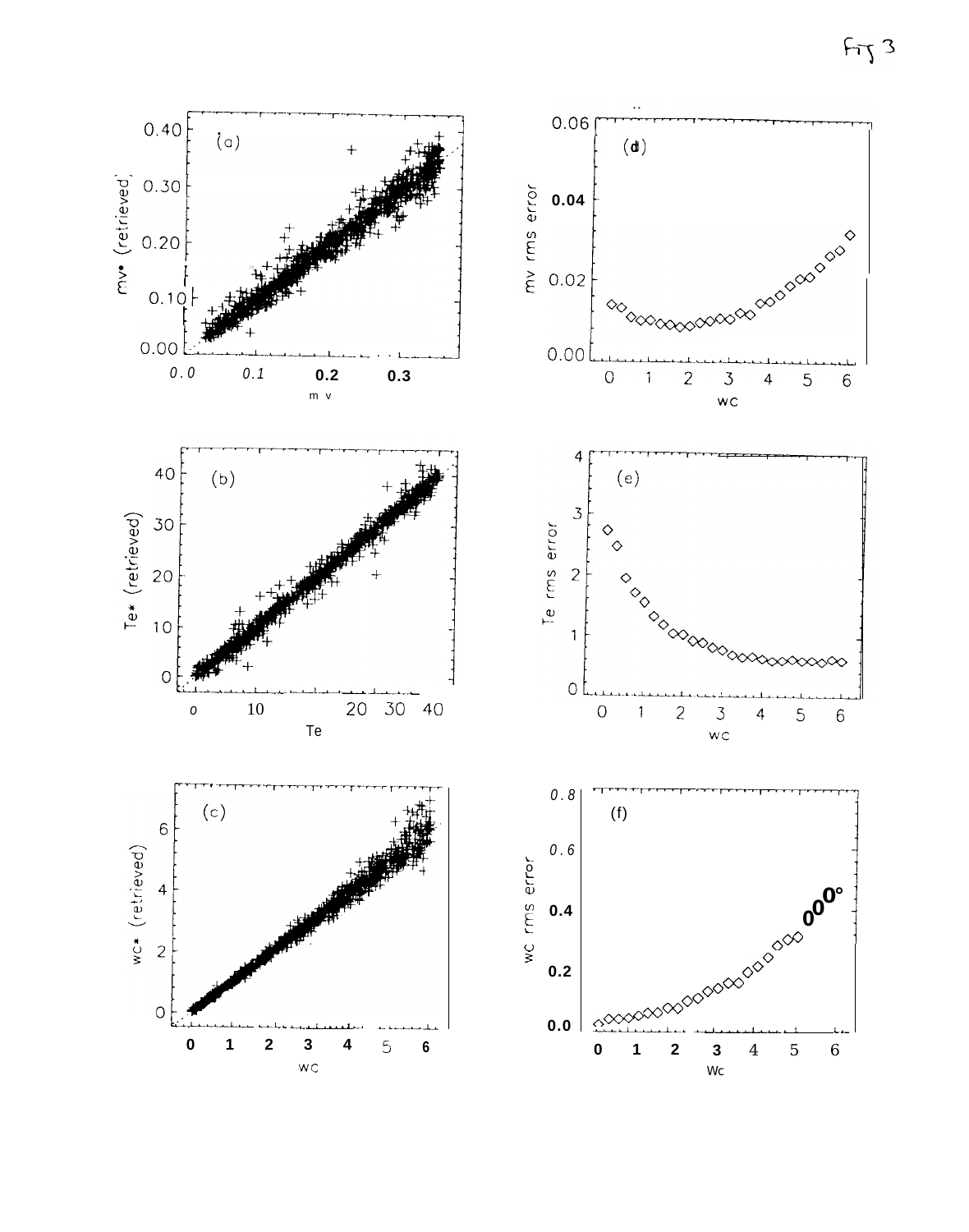$frrf$  4



 $\chi^2$  and  $\chi^2$ 

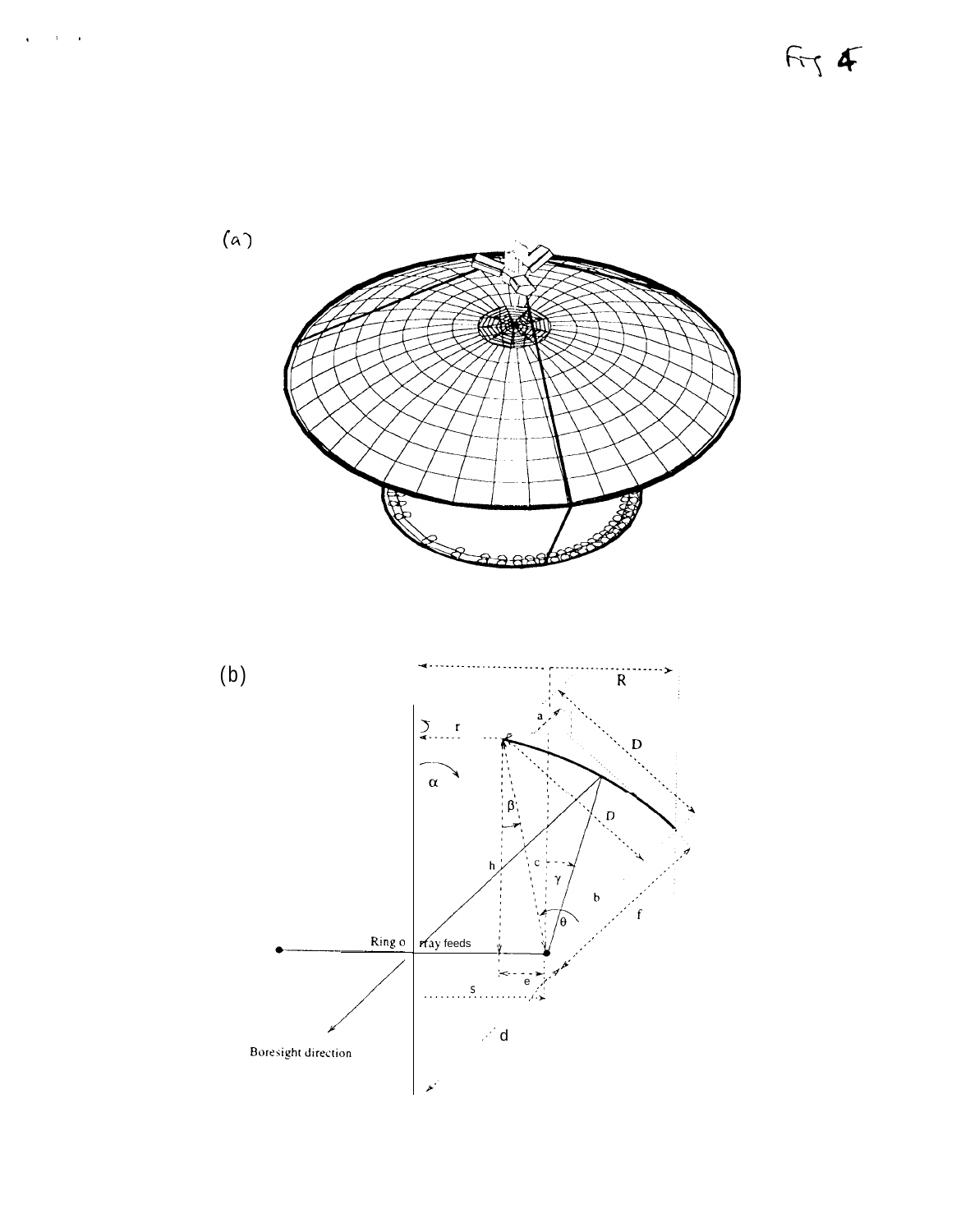$F_{\uparrow\uparrow}$  5

 $\ddot{\phantom{a}}$ 



 $\chi^2=0.000$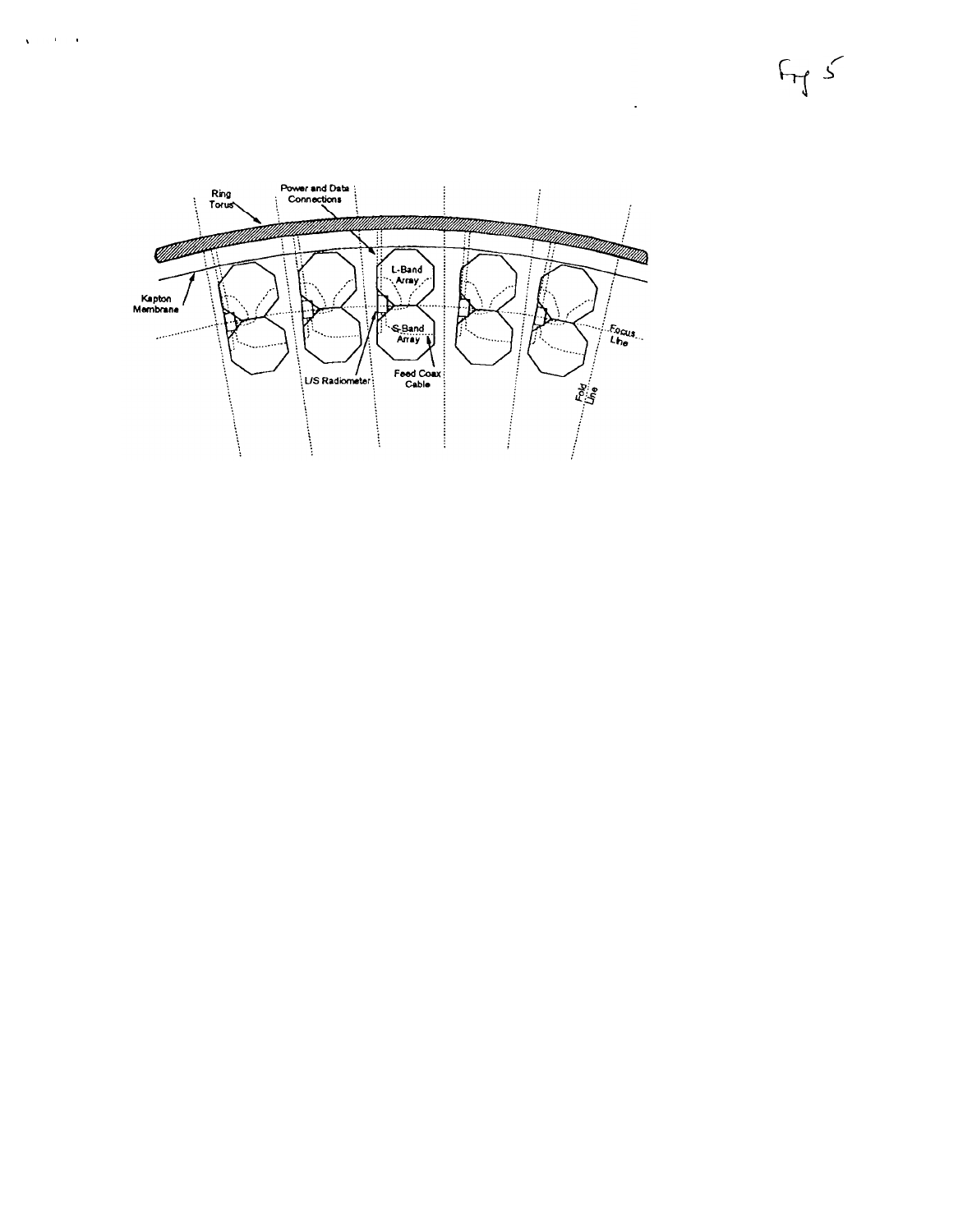

 $\ddot{\phantom{a}}$ 

 $\alpha$  ,  $\alpha$ 

 $(a)$ 



 $(b)$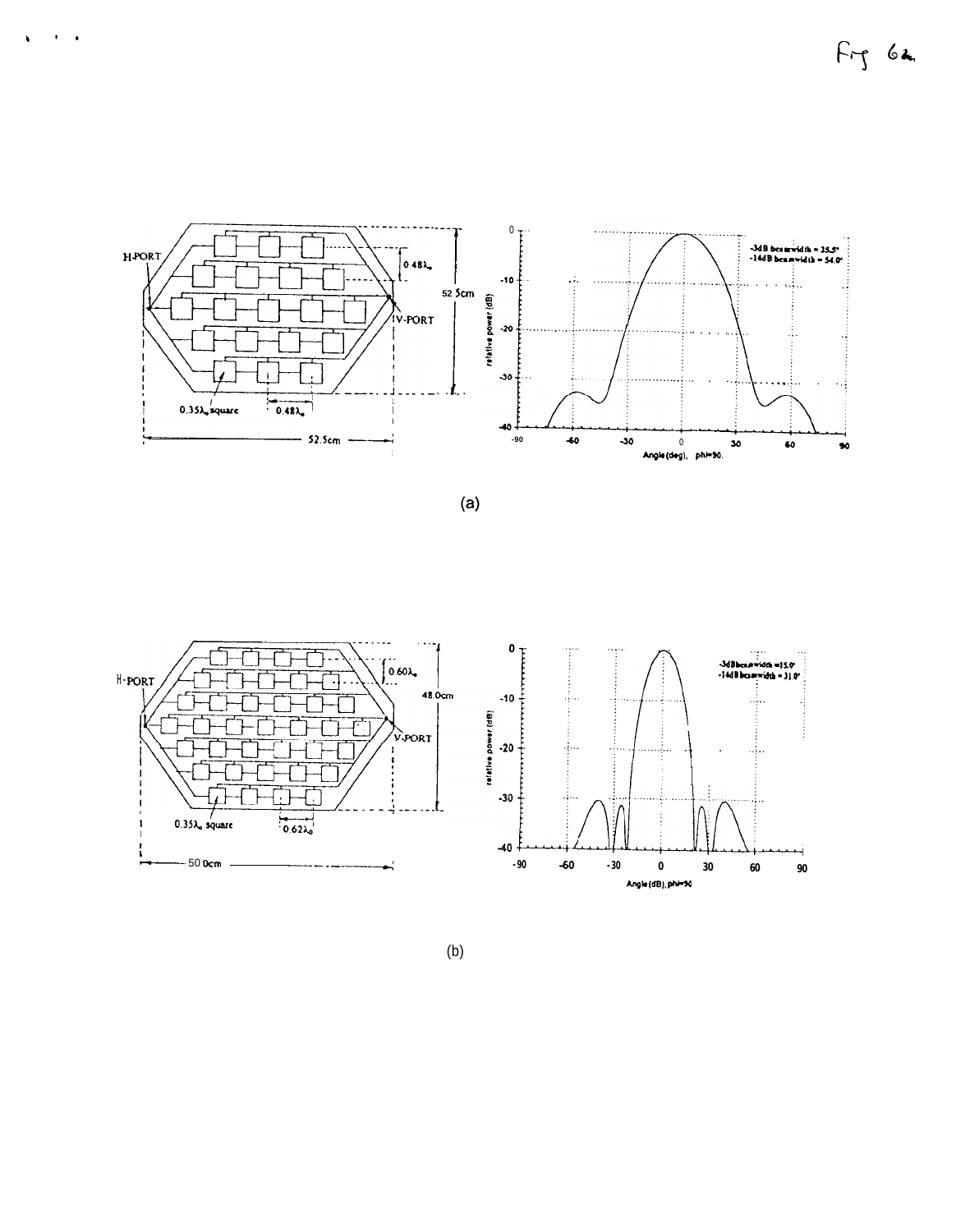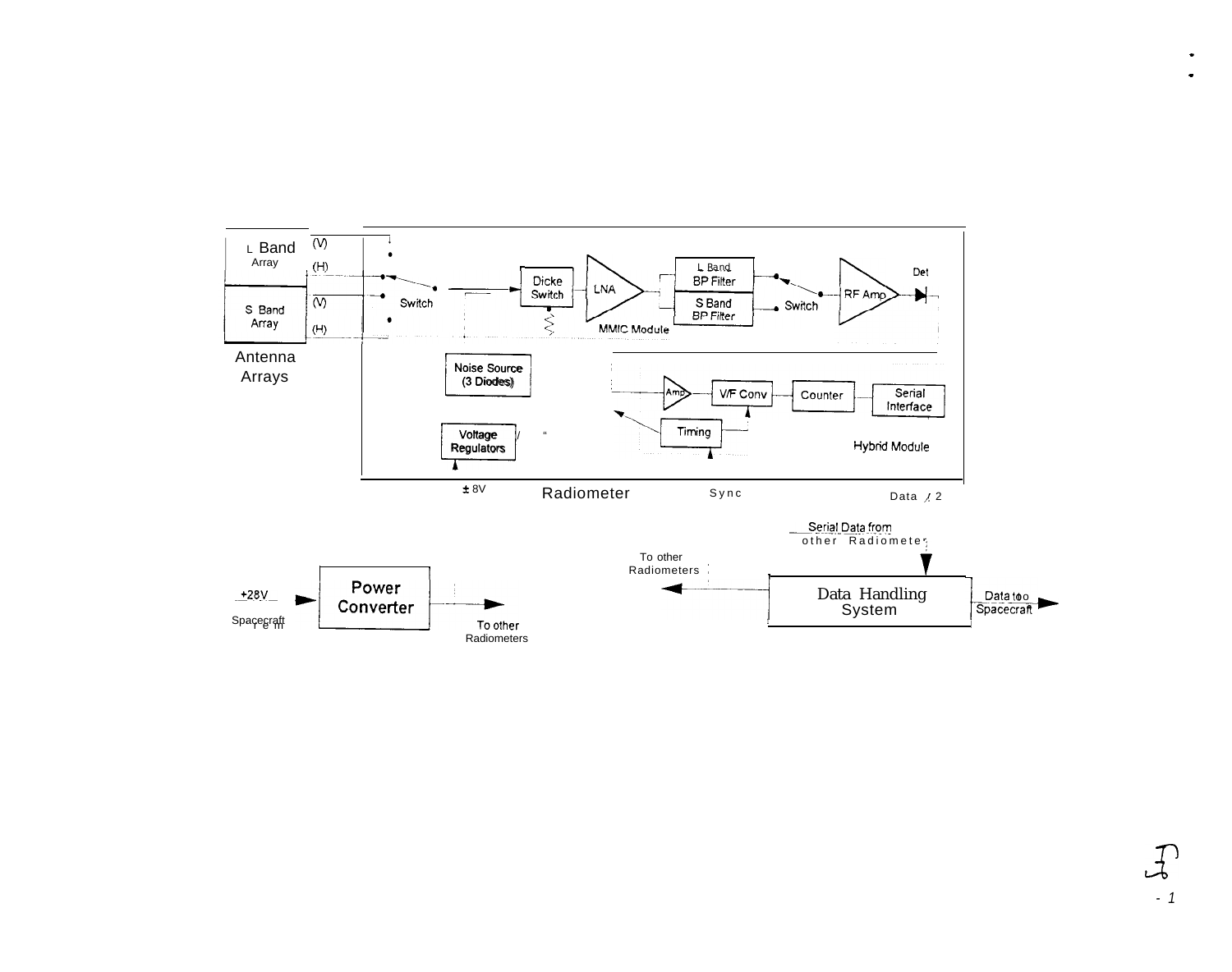$frg$ 







 $(b)$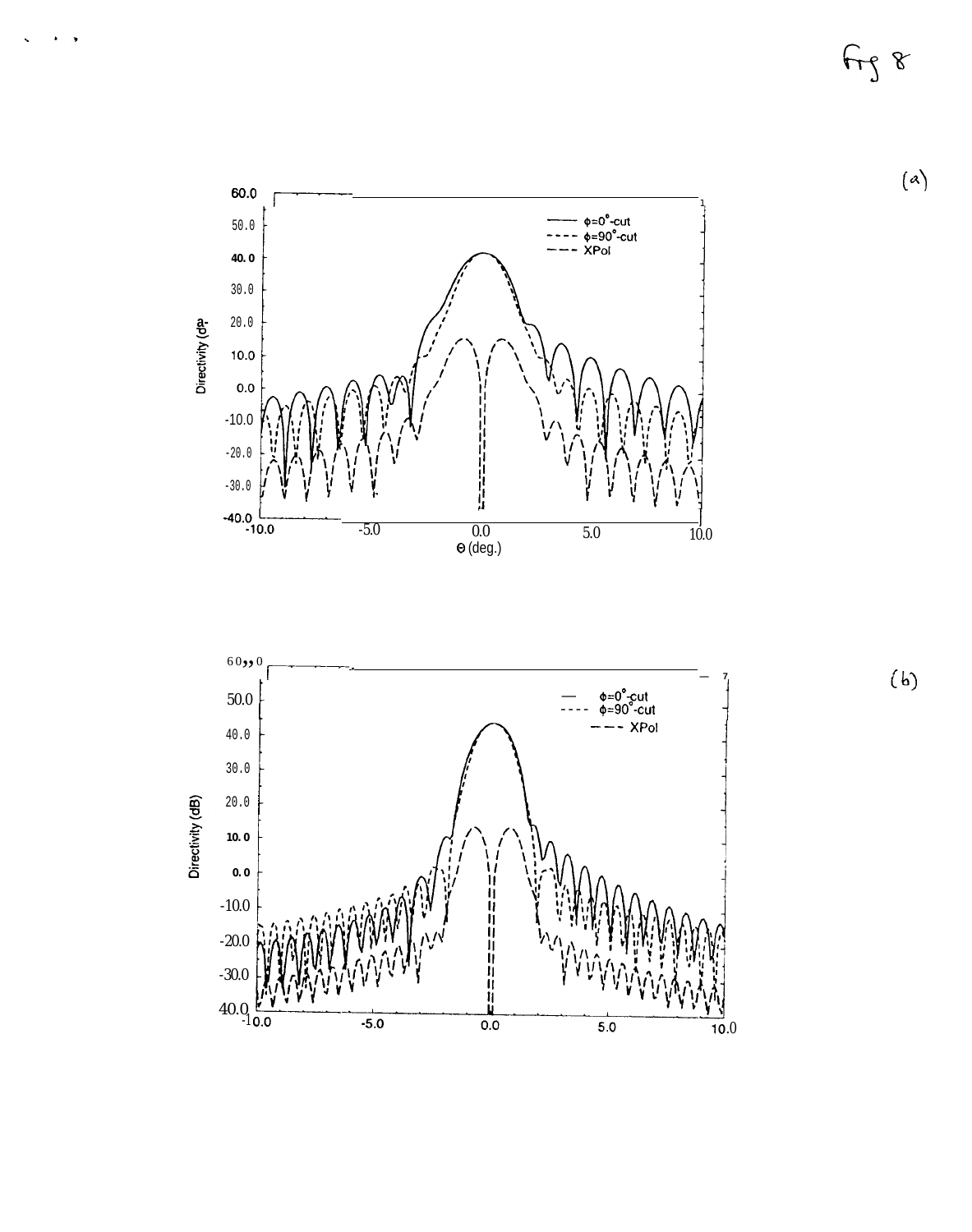

 $\sim$   $\sim$ 

 $\ddot{\phantom{a}}$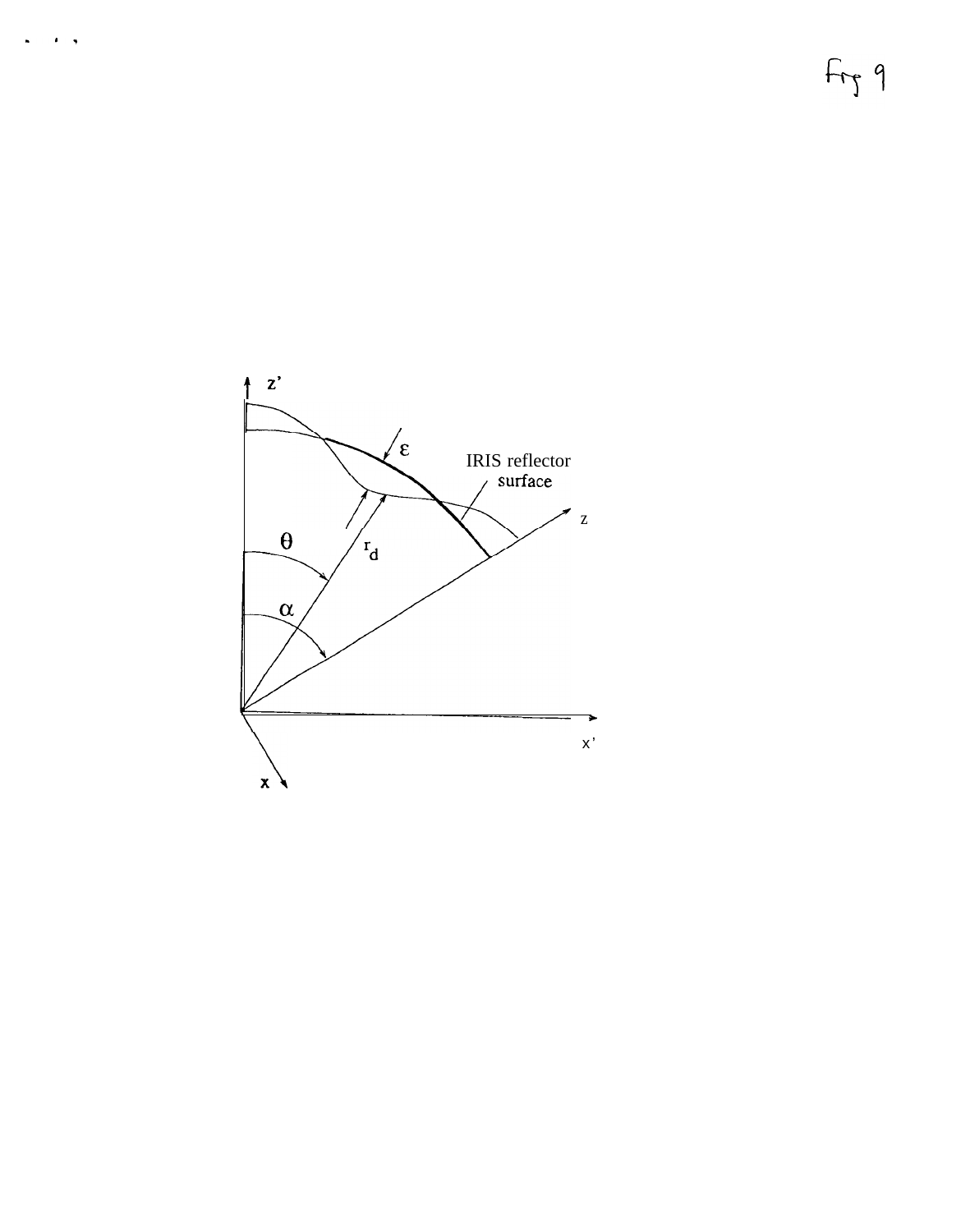$F_{rr}$  10

 $(\mathbf{z})$ 



 $\mathbf{L}$ 



 $(4)$